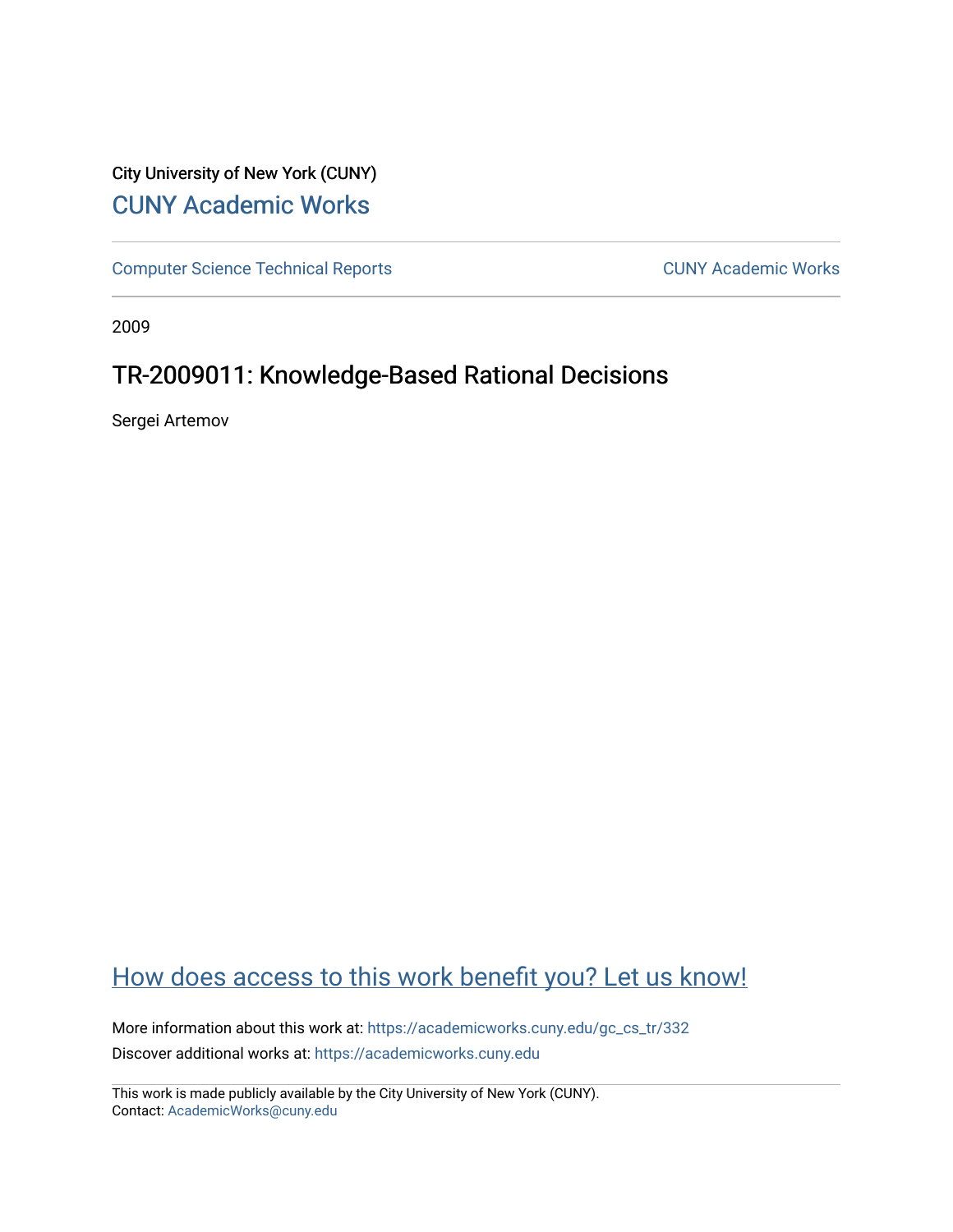# Knowledge-Based Rational Decisions

Sergei Artemov The CUNY Graduate Center 365 Fifth Avenue, 4319 New York City, NY 10016, USA sartemov@gc.cuny.edu

September 4, 2009

#### Abstract

We outline a mathematical model of rational decision-making based on standard game-theoretical assumptions:

1) rationality yields a payoff maximization given the player's knowledge;

2) the standard logic of knowledge for Game Theory is the modal logic S5.

Within this model, each game has a solution and rational players know which moves to make at each node.

We demonstrate that uncertainty in games of perfect information results exclusively from players' different perceptions of the game. In strictly competitive perfect information games, any level of players' knowledge leads to the backward induction solution which coincides with the maximin solution. The same result holds for the well-known centipede game: its standard 'backward induction solution' does not require any mutual knowledge of rationality.

## 1 Introduction

In this paper, we do not invent new rationality principles, but try rather to reveal what was hidden in standard game-theoretical assumptions concerning rational decision-making:

1) the player's rationality yields a payoff maximization given the player's knowledge;

2) the standard logic of knowledge for Game Theory is the modal logic S5.

It happens that these principles lead to a meaningful mathematical model which we outline in this paper.

Rendering epistemic conditions explicit is a necessary element of game analysis and recommendations. Without such disclosure, solutions offered by Game Theory would be incomplete or even misleading. Game theorists have long been aware of this and have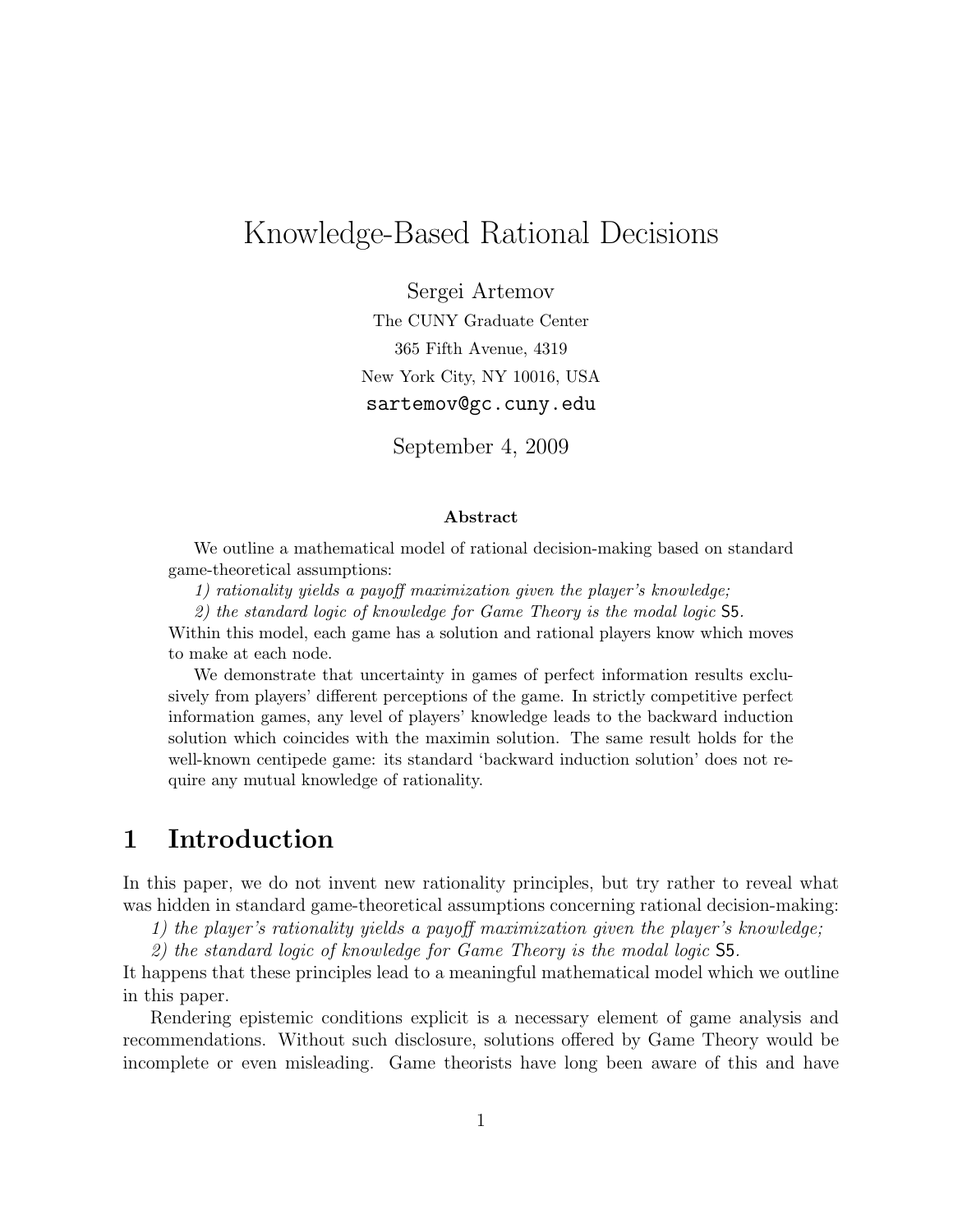studied epistemic conditions under which traditional game-theoretical solutions, e.g., Nash equilibria, backward induction solutions, etc., hold (cf. [5, 6, 7, 8, 9, 11, 13, 16, 17] and many others).

The very notion of rationality carries a strong epistemic element, since a player's rational choice depends on the player's knowledge/beliefs. In his lecture [10], Adam Brandenburger says:

"What, then, is the implication of rationality in a game? This is a central question of the epistemic program in game theory."

In this paper, we offer a mathematical model of rational decision-making based on aforementioned principles 1 and 2. In this model, epistemic states of players are essential elements of the game description.

Strictly speaking, this model could be formalized within a certain theory over the modal logic of knowledge, though we will try to keep the exposition informal for intuitive appeal and comprehension. We will be using knowledge operators as well as other logical connectives as part of the usual mathematical lingo, and will reason informally from the principles of the logic of knowledge S5.

The application of epistemic modal logic in Game Theory is an established tradition (cf., for example  $[8, 9, 12, 15, 20, 22, 23, 24, 25]$ ). In this paper, however, we use the logic of knowledge to offer a new paradigm of rational decision-making, which we suggest calling

#### knowledge-based rationality,

or KBR, for short. The KBR paradigm is basically the classical notion of a player's rationality as payoff maximization, given the player's state of knowledge within the framework of the corresponding epistemic (modal) logic.

There are well-known models of decision-making under uncertainty which assume a priori knowledge/belief of the probability distribution of consequences of a player's actions (von Neumann and Morgenstern [26] and Savage [21]). Knowledge-based rationality is an alternative mathematical model of decision-making under uncertainty which relies on the traditional understanding of rationality, utilizes a player's knowledge at each node of the game, and does not require any probabilistic assumptions.

To this end, we use the KBR-model to analyze games of perfect information (PI games), though we show that it can be applied to other classes of games as well.

Technical report [3] contains a preliminary account of the KBR-approach.

### 2 Rationality: logical format

Player P's rationality will be represented by a special atomic proposition

$$
rP - P \text{ is rational.}
$$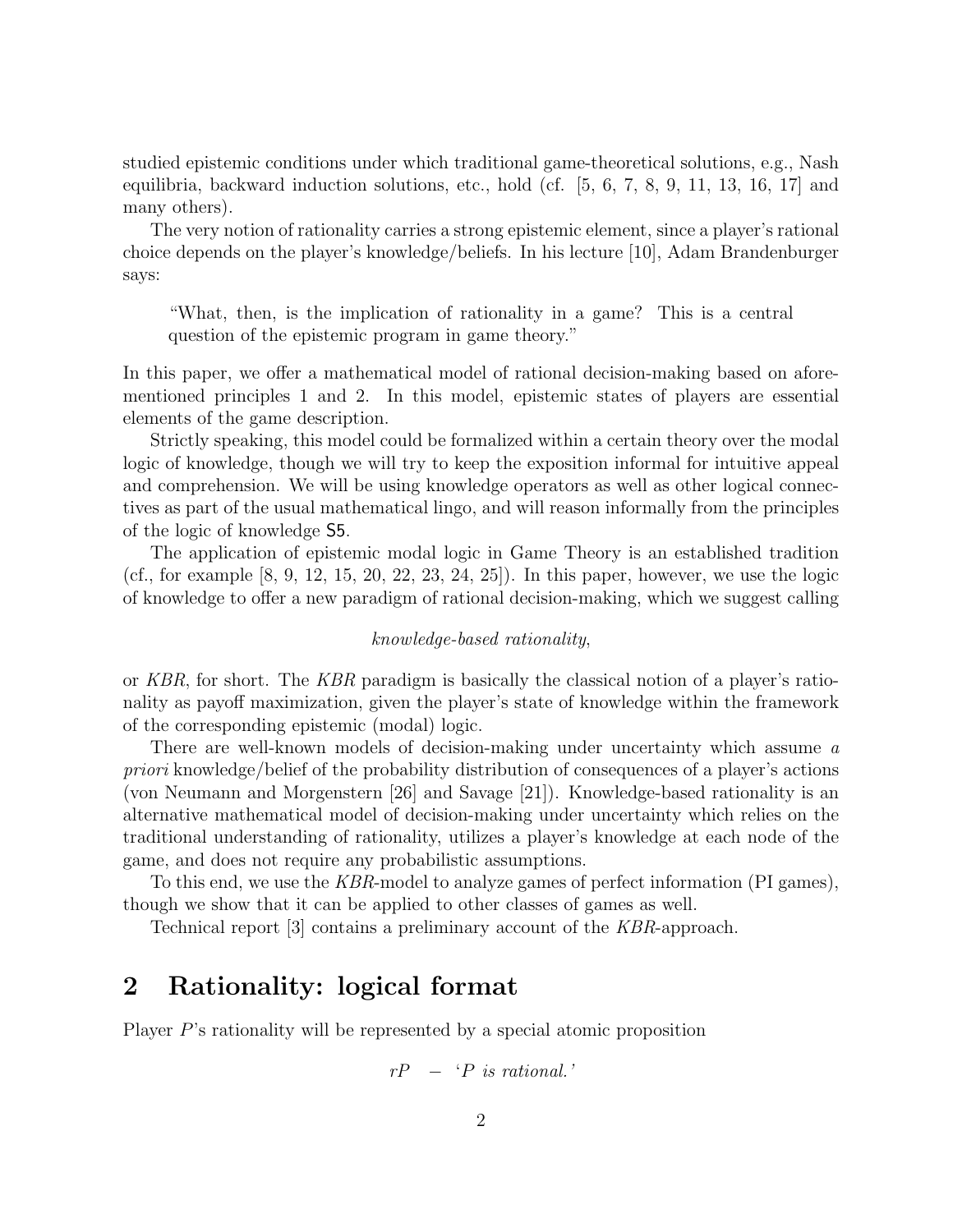Player P's knowledge (or belief) will be denoted by modality  $\mathbf{K}_P$ , hence

 $\mathbf{K}_P(F)$  - 'P knows (believes) that F.'

In particular,  $\mathbf{K}_P(rQ)$  states that 'player P knows (believes) that player Q is rational.'

In Game Theory, it is usually assumed that knowledge modalities  $K_P$  satisfy postulates of the modal logic of knowledge S5:

Axioms and rules of classical logic;  $\mathbf{K}_P(F \to G) \wedge \mathbf{K}_P(F) \to \mathbf{K}_P(G)$ , epistemic closure principle;  $\mathbf{K}_P(F) \to F$ , factivity;  $\mathbf{K}_P(F) \to \mathbf{K}_P \mathbf{K}_P(F)$ , positive introspection;  $\neg K_P(F) \rightarrow K_P(\neg K_P(F))$ , negative introspection; Necessitation Rule: if F is derived without hypothesis, then  $\mathbf{K}_P(F)$  is also derived.

In addition, we assume that rationality is self-known:

$$
rP \rightarrow \mathbf{K}_P(rP). \tag{1}
$$

### 3 Best Known Move

We consider games presented in a tree-like extensive form. Let, at a given node of the game, player P have to choose one and only one of moves  $1, 2, \ldots, m$ , and  $s_i$  denote

$$
s_i \equiv P \; chooses \; i\text{-}th \; move. \tag{2}
$$

In particular, the following holds:

$$
s_1 \vee s_2 \vee \ldots \vee s_m, \qquad s_j \to \bigwedge_{i \neq j} \neg s_i. \tag{3}
$$

**Definition 1** For a given node v of the game, the corresponding player  $A$ , and a possible move j by A, the Highest Known Payoff,  $HKP_A(j)$  is the highest payoff implied by A's knowledge at node v, given j is the move chosen by A. In more precise terms,

$$
HKP_A(j) = \max\{p \mid A \text{ knows at } v \text{ that his payoff given } s_j \text{ is at least } p\}.
$$

In other words,  $HKP_A(j)$  is the largest payoff which A knows that he gets when playing j. If  $p \leq HKP_A(j)$ , then A knows that he gets a payoff of at least p when choosing j. If  $p > HKP<sub>A</sub>(j)$ , then A considers it possible that he is not getting payoff p or higher when choosing  $i$ .

Let  $G(p)$  be the (finite) set of all possible payoffs for A which are greater than p. Then, the highest known payoff can be defined as follows:  $HKP_A(j) = p$  if and only if

 $\mathbf{K}_{A}$  ('A gets at least p when choosing j')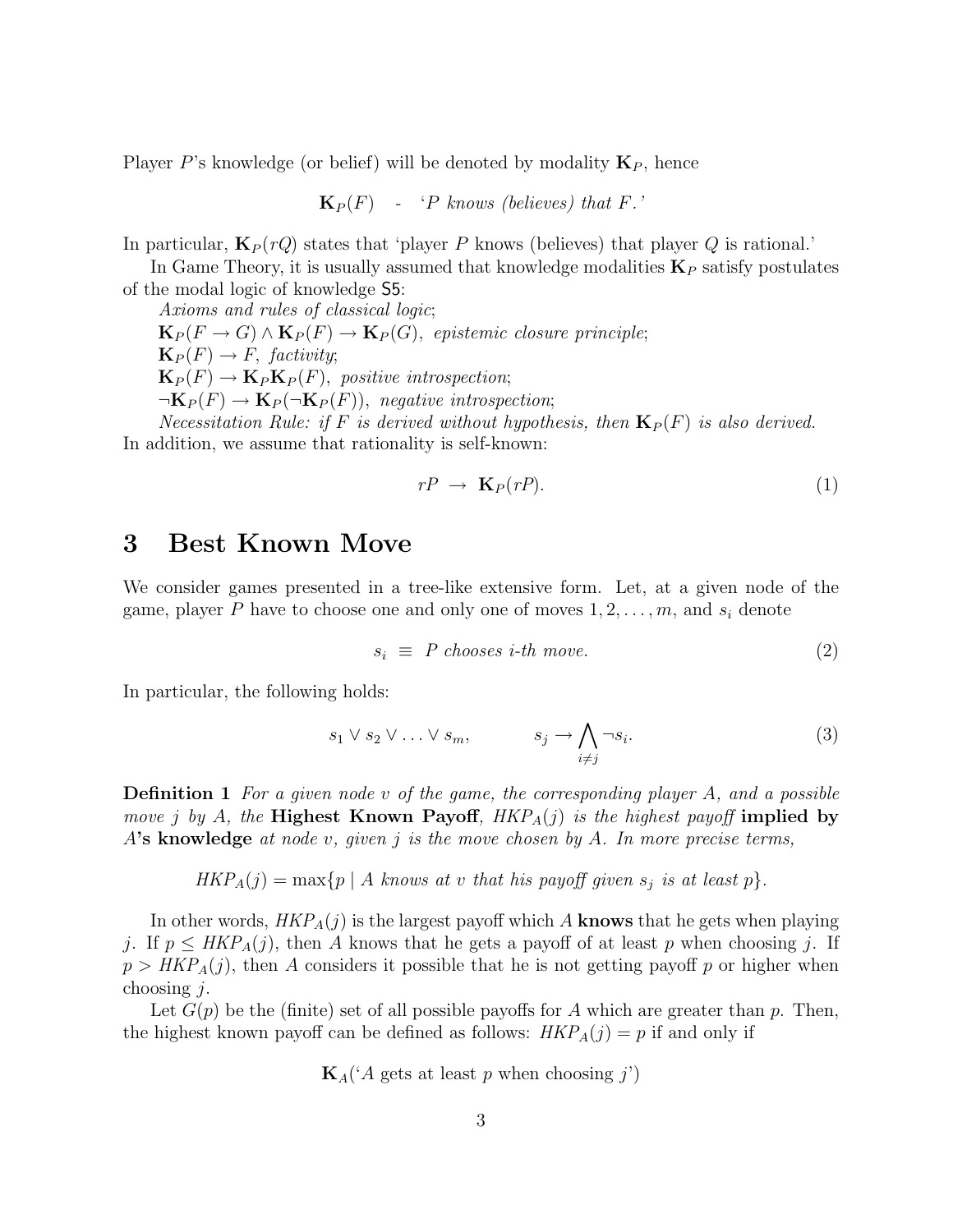$\bigwedge \neg \mathbf{K}_{A}(A \text{ gets at least } q \text{ when choosing } j')$ .  $q \in G(p)$ 

The following is an easy though fundamental observation.

Proposition 1 [Correctness of HKP] For each node of a finite game, corresponding player A, and possible move j by A, there exists a unique  $HKP_A(j)$ .

**Proof.** Indeed, assuming A knows the game, A knows that his payoff will be one of a finite set of possible outcomes between the worst-case and best-case payoffs. The set of  $p$ 's such that P knows that his payoff given j will be at least p is finite, hence it has a maximum.  $\Box$ 

**Example 1** Suppose at a given node of the game, move j by A can be met by three responses by his opponent:

Response 1, with  $A$ 's payoff 10;

Response 2, with  $A$ 's payoff 20;

Response 3, with A's payoff 30.

Suppose that the actual response is 2, which is not necessarily known to A. So, the actual *payoff* for A at node j is equal to 20.

If A considers all three responses 1, 2, and 3 possible, then  $HKP_A(j) = 10$ . If A learns for sure (knows) that 1 is no longer possible, then  $HKP_A(j) = 20$ . If instead A learns that 3 is no longer possible, then  $HKP_A(j)$  remains equal to 10.

Note that if we base our analysis on knowledge (e.g., system S5) rather than on belief (for which factivity is not assumed), then A cannot **know** that 2 is no longer possible because this is just not true! Therefore, 2 will always be possible for A, hence  $HKP_A(j)$  at all epistemic states associated with this node is less than or equal to the actual payoff.

Definition 2 Best Known Move for player A at a given node of the game is a move j from  $1, 2, \ldots, m$  which has the largest highest known payoff,  $HKP_A(j)^1$ . In a more formal setting, j is a best known move for A at a given node if for all i from  $1, 2, \ldots, m$ 

$$
HKP_A(j) \geq HKP_A(i) \ .
$$

By

 $kbest_A(i)$ 

we denote the proposition

'j is the best known move for A at a given node.'

and

<sup>&</sup>lt;sup>1</sup>If, for simplicity's sake, we assume that all payoffs are different and all  $HKP<sub>A</sub>(j)$ 's are different as well, then there is one and only one best known move at a given node.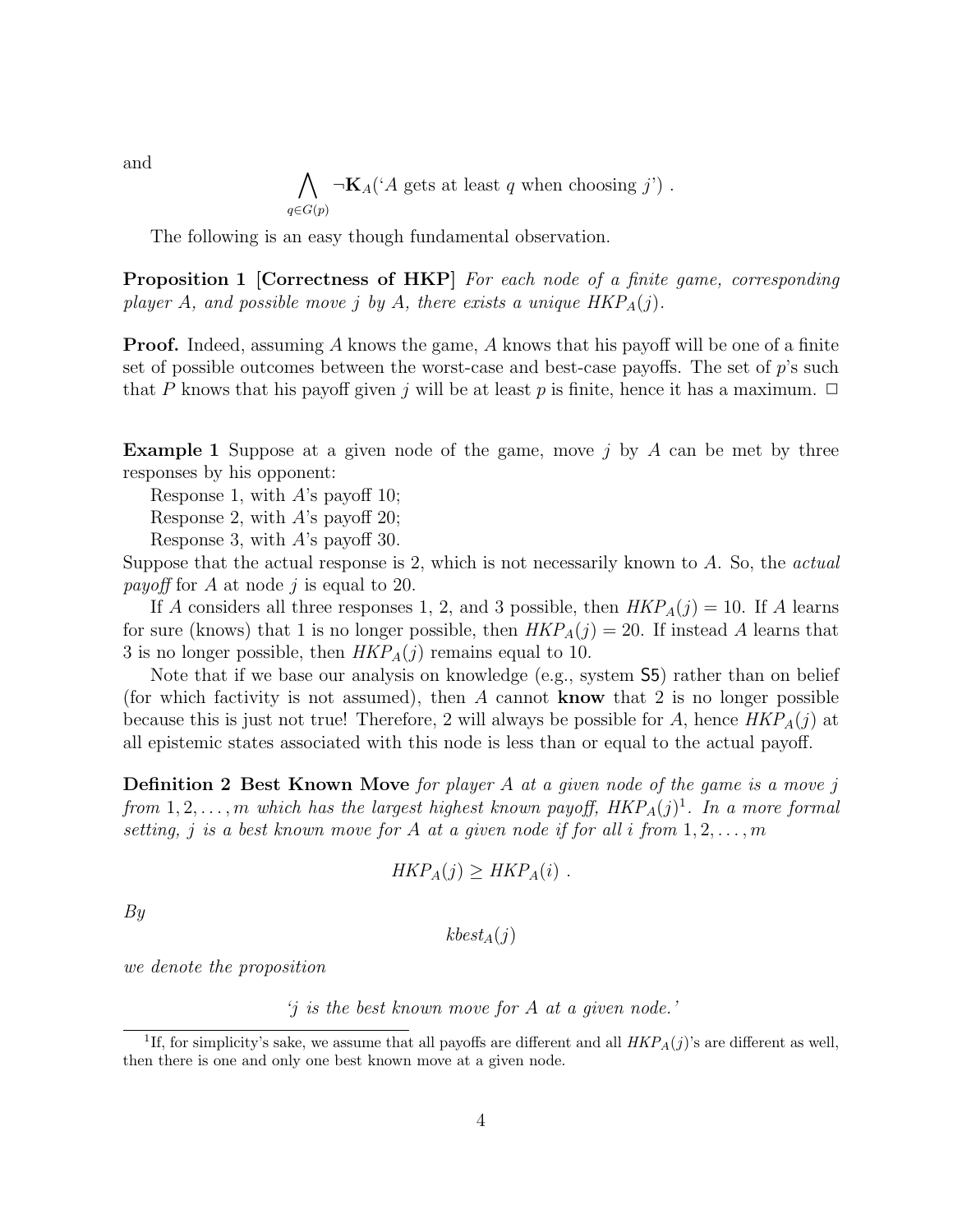If the epistemic element of Definition 1, "implied by  $A$ 's knowledge," is ignored, then this definition reflects the usual maximin reasoning: the player chooses a move which maximizes this player's guaranteed payoff. However, the epistemic component makes all the difference: in KBR-reasoning, the player maximizes his guaranteed known payoff.

In a yet even more formal setting,  $\mathit{kbest}_A(j)$  can be formally defined as

$$
kbest_A(j) \equiv \bigwedge_i [HKP_A(j) \ge HKP_A(i)] \ . \tag{4}
$$

Let us consider the extensive-form game tree in Figure 1. As usual, we assume that all three players  $A, B$ , and  $C$  are rational and the game tree is commonly known. Player  $A$ moves at node u, players B and C at nodes v and w, respectively. Each player has the option of moving left or right, with indicated payoffs

 $l, m, n$ 

where  $l, m$ , and n are payoffs for  $A, B$ , and  $C$ , respectively. The game starts at node  $u$ .



Figure 1: Game Tree 1

Being rational, B and C choose 'left' at v and w, but this can be unknown to A. Actually, there are several **different games** behind the game tree on Figure 1 which differ based on A's epistemic states, e.g.,

**Game I.** A is not aware of B's and C's rationality and considers any move for B and C possible.

**Game II.** A knows that C is rational, but does not know that B is rational. Game III. A knows that both B and C are rational.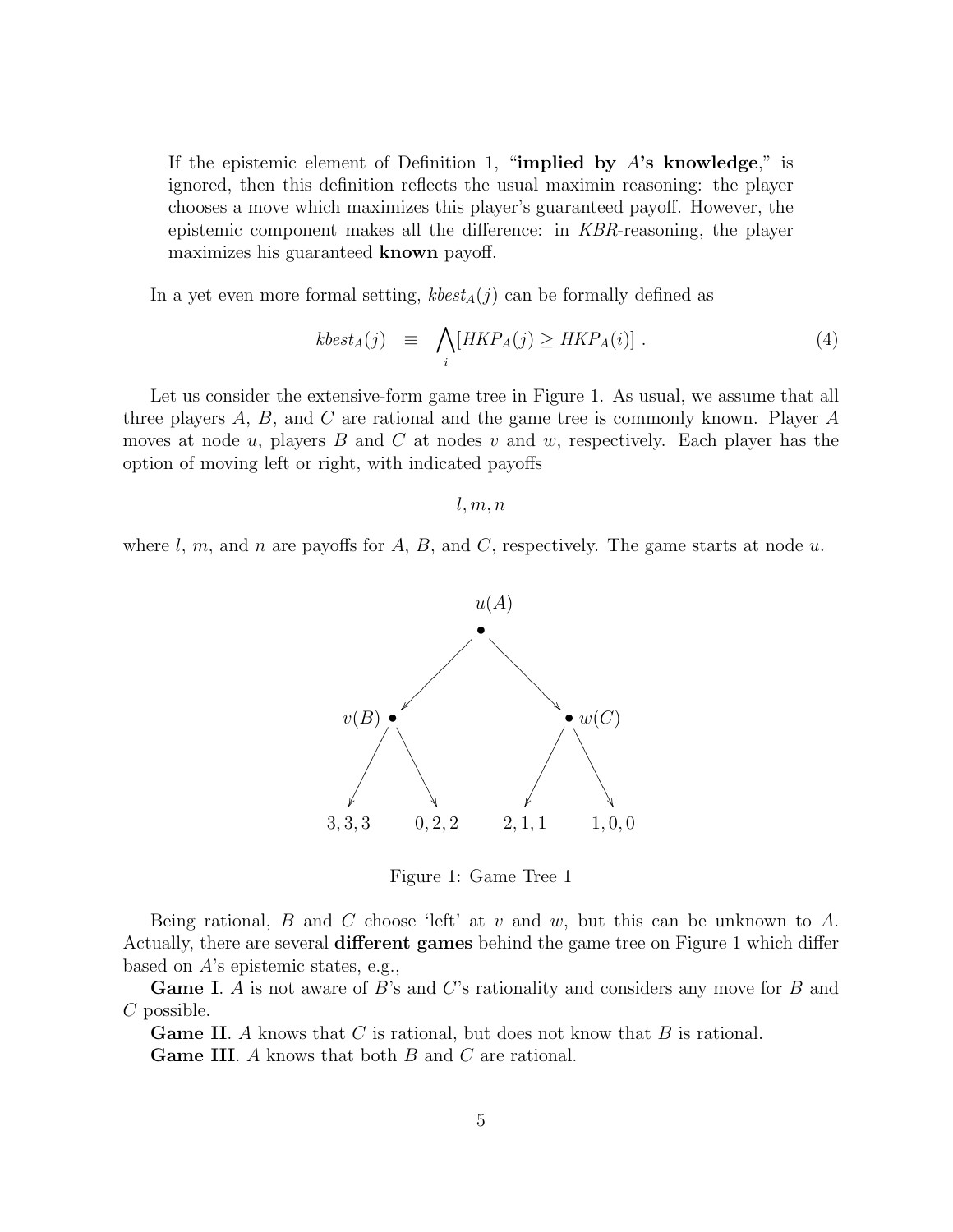In Game I, the highest known payoffs for A when choosing between  $v$  and  $w$  are

$$
HKP_A(v) = 0, \qquad HKP_A(w) = 1,
$$

therefore the best known move for  $A$  at  $u$  is  $w$ :

$$
kbest_A(w) .
$$

A's actual payoff at  $u$  is 2.

In Game II, the highest known payoffs for A when choosing  $v$  or  $w$  are

$$
HKP_A(v) = 0, \qquad HKP_A(w) = 2,
$$

therefore, the best known move for  $A$  is  $w$ :

 $kbest_A(w)$ .

A's actual payoff at  $u$  is 2.

In Game III, the highest known payoffs for A when choosing  $v$  or  $w$  are

$$
HKP_A(v) = 3, \qquad HKP_A(w) = 2,
$$

therefore the best known move for  $A$  is  $v$ :

 $kbest_A(v)$ .

A's actual payoff at  $u$  is 3.

The following theorem states that the best known move at each node of the game always exists, is unique (given different payoffs), and is always known to the player who is making a decision at this node<sup>2</sup>: for each possible move, the player knows whether or not it is the best known move.

Theorem 1 A best known move exists at each node and is always known to the player:

1) If kbest<sub>A</sub>(j) holds, then  $\mathbf{K}_{A}[kbest_{A}(j)].$ 2) If  $\neg kbest_A(j)$  holds, then  $\mathbf{K}_A[\neg kbest_A(j)]$ .

Proof. We first establish a technical lemma.

**Lemma 1** For each  $j$ , 1) If  $HKP_A(j) = p$ , then  $\mathbf{K}_A[HKP_A(j) = p]$ . 2) If  $HKP_A(j) \neq p$ , then  $\mathbf{K}_A[HKP_A(j) \neq p]$ .

<sup>2</sup>Though 'the best known move is known' sounds like a tautology, it needs to be stated and proved, since within an epistemic environment, many different shades of knowledge and truth are possible. It is not true in general that F yields  $\mathbf{K}_A(F)$ . In some epistemic settings, it is possible for some class of propositions F to have F yields  $\mathbf{K}_A(F)$ , but not  $\neg F$  yields  $\mathbf{K}_A(\neg F)$ , etc.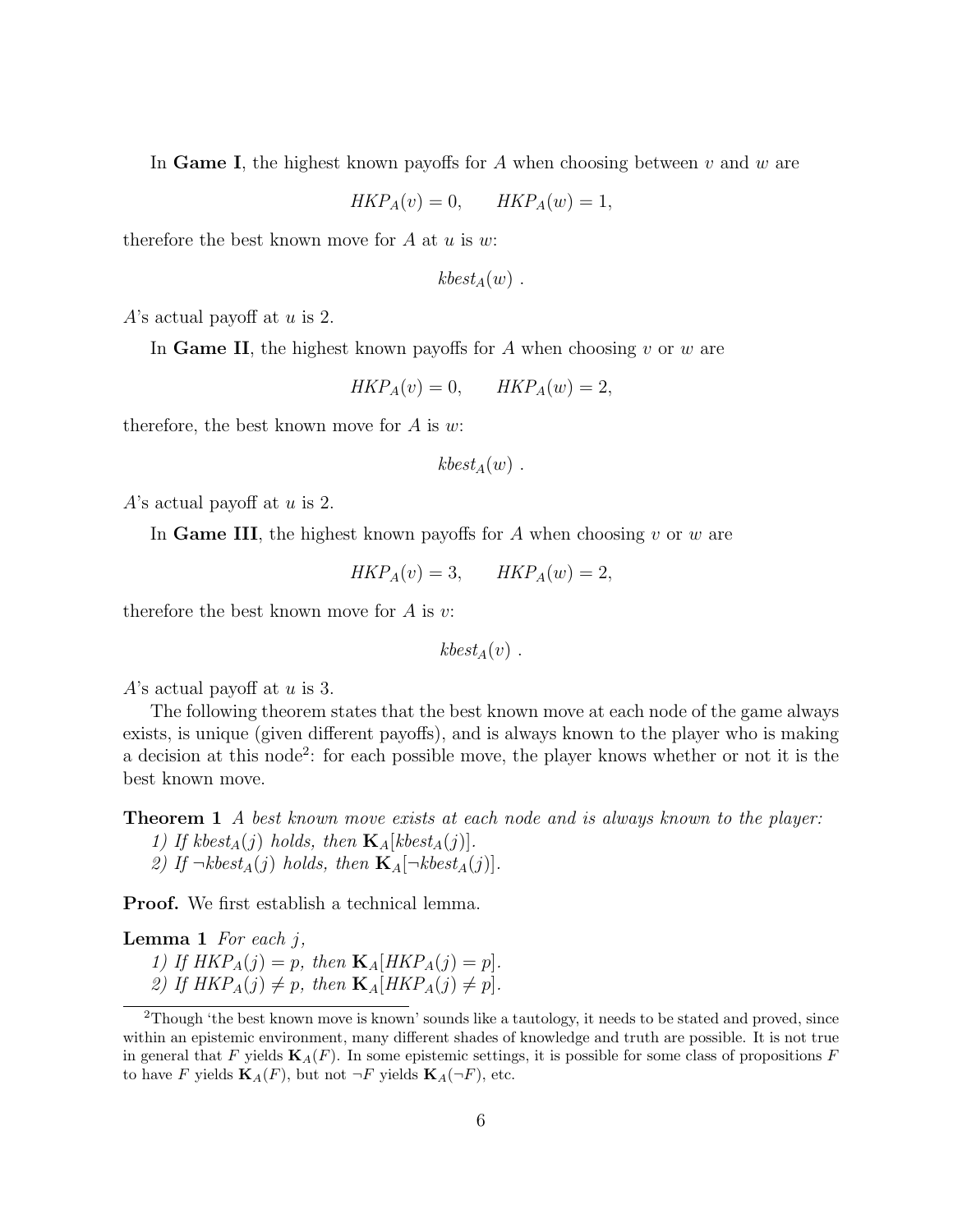1) Suppose  $HKP_A(j) = p$ . Then, from the definition of highest known payoff,

 $\mathbf{K}_{A}$  ('A gets at least p when choosing j')

and

$$
\bigwedge_{q \in G(p)} \neg \mathbf{K}_A(`A \text{ gets at least } q \text{ when choosing } j')
$$

where  $G(p)$  is the finite set of all possible payoffs for A which are greater than p.

In the logic of knowledge S5, both positive introspection and negative introspection hold, hence

 $\mathbf{K}_A \mathbf{K}_A({}^{\iota}A \text{ gets at least } p \text{ when choosing } j'$ 

and

$$
\bigwedge_{q \in G(p)} \mathbf{K}_A[\neg \mathbf{K}_A(\text{A gets at least } q \text{ when choosing } j)] .
$$

Since the knowledge/belief modality  $K_A$  commutes with the conjunction,

$$
\mathbf{K}_{A}[\bigwedge_{q\in G(p)} \neg \mathbf{K}_{A}({}^{\iota}A \text{ gets at least } q \text{ when choosing } j)] .
$$

This yields that A knows  $HKP_A(j) = p$ , i.e.,  $\mathbf{K}_A[HKP_A(j) = p]$ .

2) Suppose  $HKP_A(j) = t$  and  $t \neq p$ . Then there are two possibilities:  $t < p$  or  $p < t$ . If  $t < p$ , then

 $\neg K_A('A gets at least p when choosing j')$ .

By negative introspection,

 $\mathbf{K}_A[\neg \mathbf{K}_A('A \text{ gets at least } p \text{ when choosing } j')]$ ,

hence A knows that  $HKP_A(j) \neq p$ , i.e.,  $\mathbf{K}_A[HKP_A(j) \neq p]$ . If  $p < t$ , then, since

 $\mathbf{K}_{A}(A \text{ gets at least } t \text{ when choosing } j)$ ,

A knows that p is not the highest known payoff<sup>3</sup>, i.e.,  $\mathbf{K}_{A}[HKP_{A}(j) \neq p]$ .

**Corollary 1** For each  $i$ ,  $j$ ,

1) If  $HKP_A(i) \leq HKP_A(j)$ , then  $\mathbf{K}_A[HKP_A(i) \leq HKP_A(j)]$ .

2) If  $HKP_A(i) < HKP_A(j)$ , then  $\mathbf{K}_A[HKP_A(i) < HKP_A(j)]$ .

<sup>&</sup>lt;sup>3</sup>We naturally assume a certain level of intelligence from  $A$ , e.g.,  $A$  should be able to compare numbers p and t and conclude that p is less than t, etc., in an epistemic S5-style environment.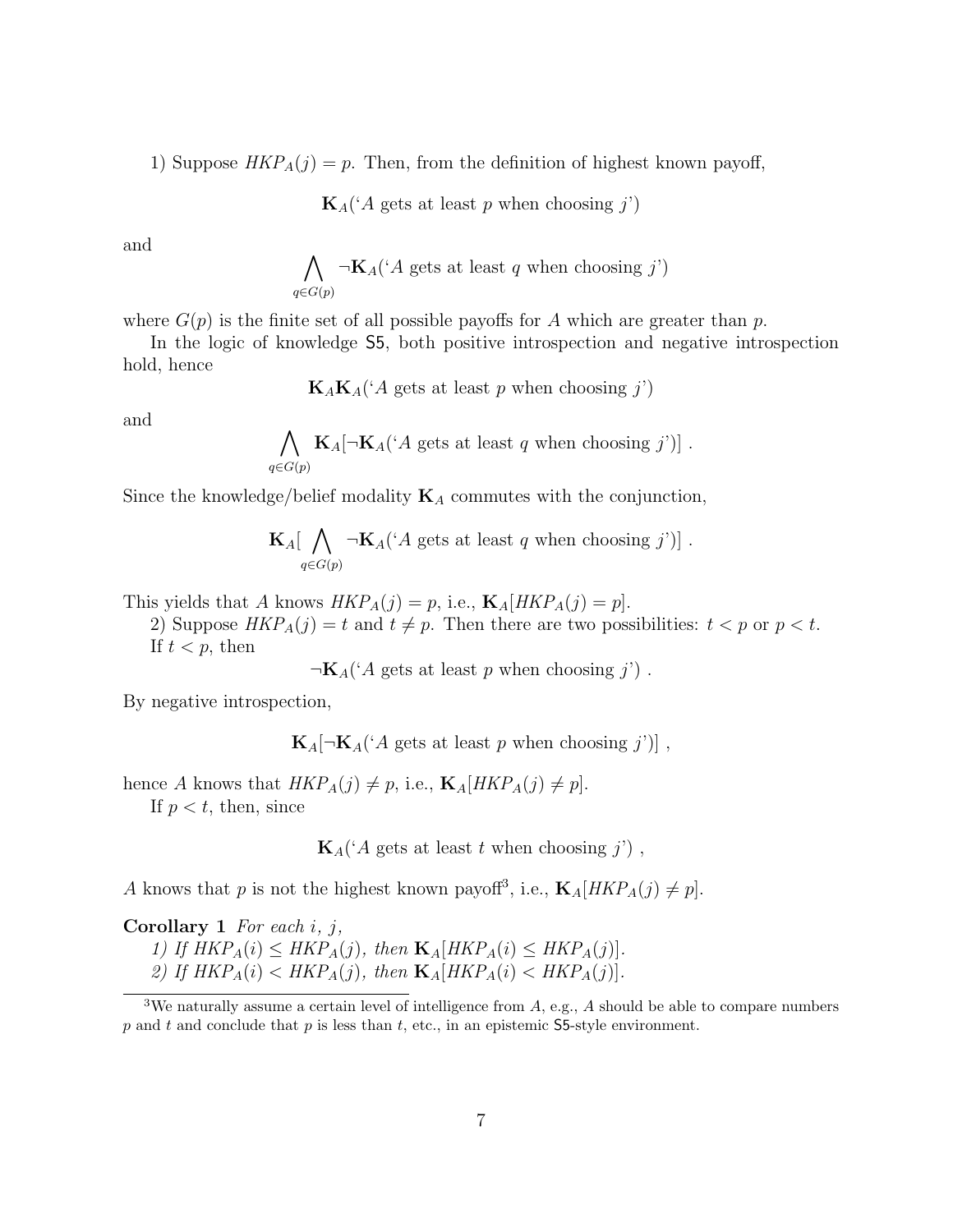We now proceed to prove Theorem 1.

1) Suppose  $kbest_A(j)$ . According to (4),  $kbest_A(j)$  is the conjunction

$$
\bigwedge_i [HKP_A(j) \ge HKP_A(i)] \ .
$$

For each of the conjuncts,

$$
[HKP_A(j) \ge HKP_A(i)] \rightarrow \mathbf{K}_A[HKP_A(j) \ge HKP_A(i)],
$$

hence

$$
\bigwedge_i [HKP_A(j) \ge HKP_A(i)] \rightarrow \bigwedge_i [\mathbf{K}_A [HKP_A(j) \ge HKP_A(i)] .
$$

Since modality  $\mathbf{K}_A$  commutes with conjunctions,

$$
\bigwedge_i [HKP_A(j) \ge HKP_A(i)] \rightarrow \mathbf{K}_A \bigwedge_i [HKP_A(j) \ge HKP_A(i)] .
$$

Therefore,

$$
kbest_A(j) \rightarrow \mathbf{K}_A[kbest_A(j)].
$$

2) Suppose  $\neg kbest_A(j)$ , which, by Boolean logic and elementary properties of inequalities, is equivalent to

$$
\neg \bigwedge_i [HKP_A(j) \ge HKP_A(i)],
$$
  

$$
\bigvee_i \neg [HKP_A(j) \ge HKP_A(i)],
$$

or

$$
\bigvee_i [HKP_A(i) > HKP_A(j)] .
$$

By Corollary 1,

$$
[HKP_A(i) > HKP_A(j)] \rightarrow \mathbf{K}_A[HKP_A(i) > HKP_A(j)],
$$

hence

$$
\bigvee_i [HKP_A(i) > HKP_A(j)] \rightarrow \bigvee_i \mathbf{K}_A [HKP_A(i) > HKP_A(j)].
$$

In modal logic S5, for any set of formulas Γ,

$$
\bigvee \mathbf{K}_A \Gamma \rightarrow \mathbf{K}_A \bigvee \Gamma ,
$$

hence

$$
\bigvee_i \mathbf{K}_A[HKP_A(i) > HKP_A(j)] \rightarrow \mathbf{K}_A \bigvee_i [HKP_A(i) > HKP_A(j)]
$$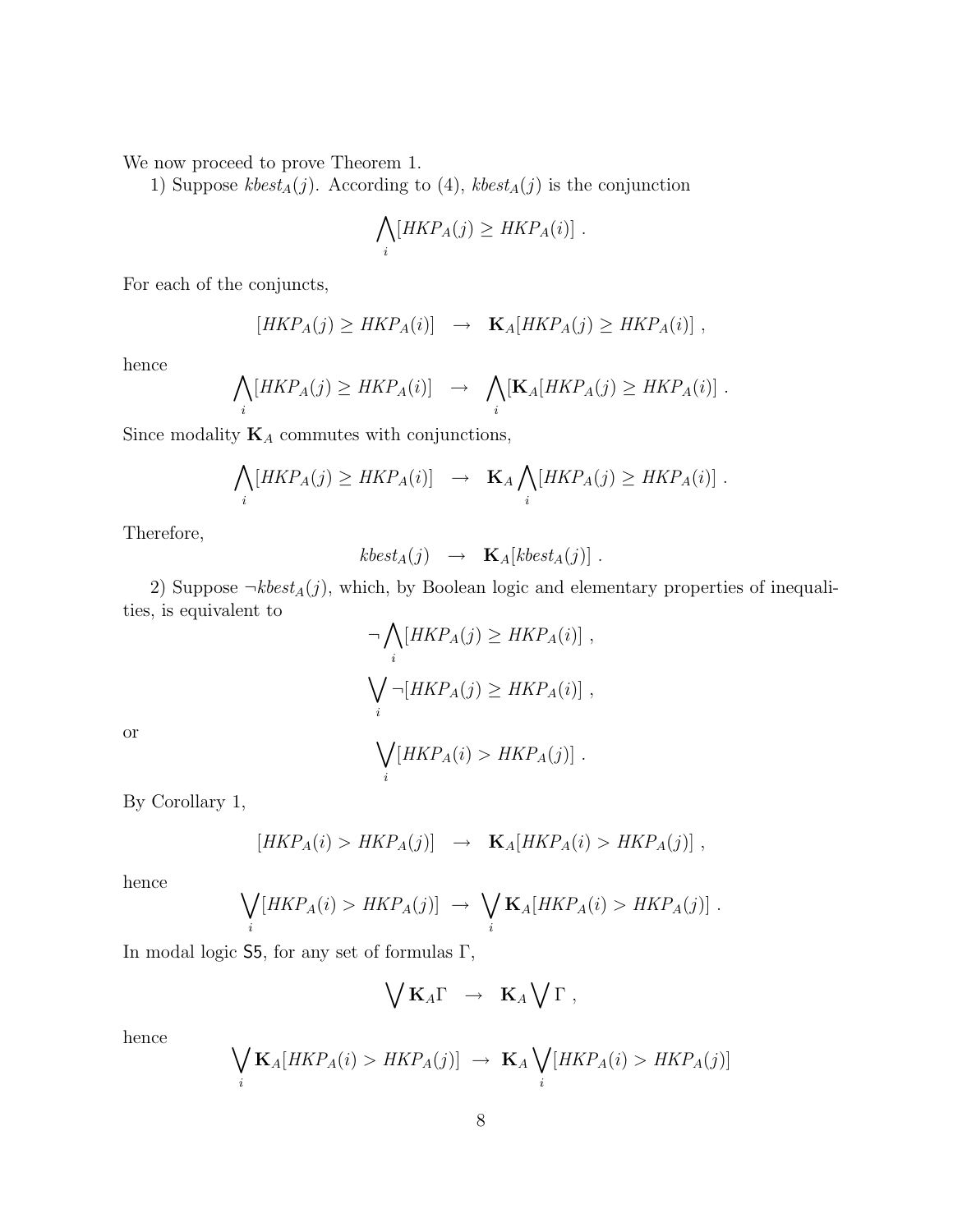and

$$
\bigvee_i [HKP_A(i) > HKP_A(j)] \rightarrow \mathbf{K}_A \bigvee_i [HKP_A(i) > HKP_A(j)].
$$

This concludes the proof of 2).  $\Box$ 

Corollary 2 At each node, there is always at least one best known move

 $kbest_A(1) \vee kbest_A(2) \vee \ldots \vee kbest_A(m)$ .

If, in addition, all payoffs are different, the best known move is unique

$$
kbest_A(j) \rightarrow \bigwedge_{i \neq j} \neg kbest_A(i) .
$$

Let us extend Definition 1 by defining the **Highest Known Payoff for** A at v,  $HKP_A(v)$ , to be the highest A's payoff at v which is implied by A's knowledge at v. It is easy to see that if j is the best known move for A at node v,  $kbest_A(j)$ , then

$$
HKP_A(v) = HKP_A(j) .
$$

### 4 Rationality based on knowledge

We consider several verbal accounts of rationality and show that they lead to the same formal model<sup>4</sup>.

1. Rational player A always plays the highest payoff strategy given A's knowledge (Brandenburger, lectures).

2. " [A] rational player will not knowingly continue with a strategy that yields him less than he could have gotten with a different strategy." (Aumann, [5]).

3. "...a player is irrational if she chooses a particular strategy while believing that another strategy of hers is better." (Bonanno, [9])

4. For a rational player i, "there is no strategy that i knows would have yielded him a conditional payoff ... larger than that which in fact he gets." (Aumann, [5])

5. Rational player A chooses a strategy if and only if A knows that this strategy yields the highest payoff of which A is aware.

The natural formalization of 1 is the principle

$$
rA \rightarrow [kbest_A(j) \rightarrow s_j]. \tag{5}
$$

The natural formalization of 2 is the principle

$$
rA \rightarrow [kbest_A(j) \rightarrow \neg s_i], \quad when \ i \neq j. \tag{6}
$$

<sup>4</sup>For simplicity's sake, we assume here that all payoffs are different and we work under the assumptions of Corollary 2.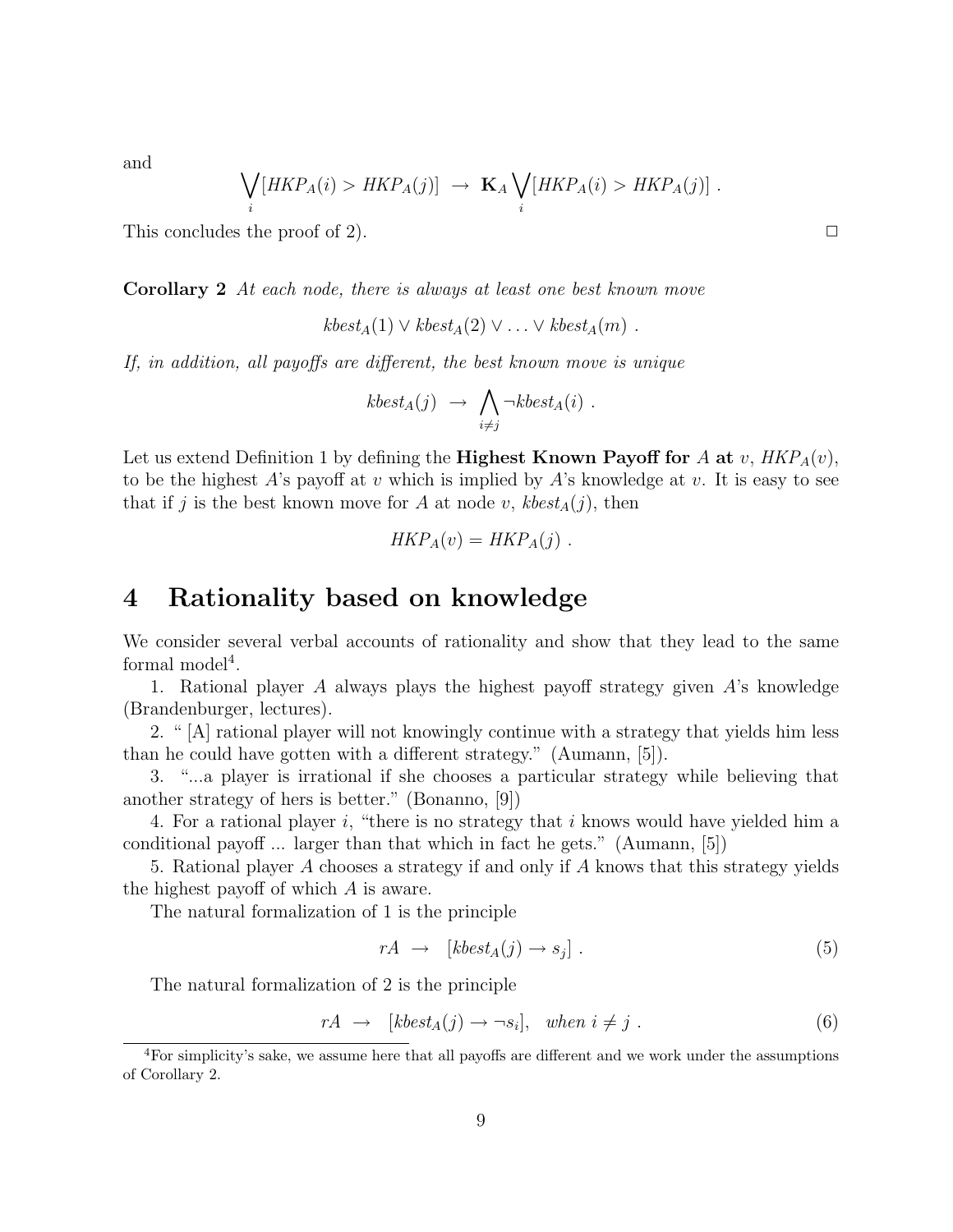The natural formalization of 3 is the principle

$$
[kbest_A(j) \land s_i], \rightarrow \neg rA, \quad when \ i \neq j. \tag{7}
$$

The natural formalization of 4 is the principle

$$
rA \rightarrow [s_i \rightarrow \neg kbest_A(j)], \quad when \ i \neq j. \tag{8}
$$

The natural formalization of 5 is the principle

$$
rA \rightarrow [kbest_A(j) \leftrightarrow s_j]. \tag{9}
$$

**Theorem 2** Principles  $(5-9)$  are equivalent.

Proof. From the rules of logic, (9) implies (5). Furthermore, (6–8) are equivalent in propositional logic.

We now prove that (5) and (6) are equivalent. Indeed, assume (5) and suppose  $rA$ and  $kbest_A(j)$  hold. Then, by (5),  $s_j$  holds as well. However, since the player picks only one move (by (3)),  $s_i$  does not hold for any  $i \neq j$ , hence (6). Assume (6) and let rA and kbest<sub>A</sub>(j) both hold. Then, by (6),  $\neg s_i$  occurs for all  $i \neq j$ . Since the player must choose (by (3)), he chooses the only remaining option, namely, j. Hence  $s_j$ , and thus (5).

It now suffices to establish that  $(8)$  implies  $(9)$ . Assume  $(8)$  with i and j swapped:

$$
rA \rightarrow [s_j \rightarrow \neg kbest_A(i)], when i \neq j.
$$

Given  $rA$  and  $s_j$ , we now have

$$
\bigwedge_{i\neq j}\neg kbest_A(i)
$$

which, together with Corollary 2, yields

 $kbest_A(j)$ .

Therefore

$$
rA \rightarrow [s_j \rightarrow kbest_A(j)]
$$

which, together with  $(8)$ , yields  $(9)$ .

Theorem 2 shows that each of (5–9) captures the same robust principle of rational decision-making<sup>5</sup>. As a fundamental principle of rationality, it can be assumed as known by any intelligent agent, in particular, by any player.

<sup>&</sup>lt;sup>5</sup>Note that Theorem 2 can be established within the basic modal logic of beliefs K and requires neither factivity nor positive/negative introspection. Therefore, the equivalence of (5–9) can be extended to a variety of logics of belief as well.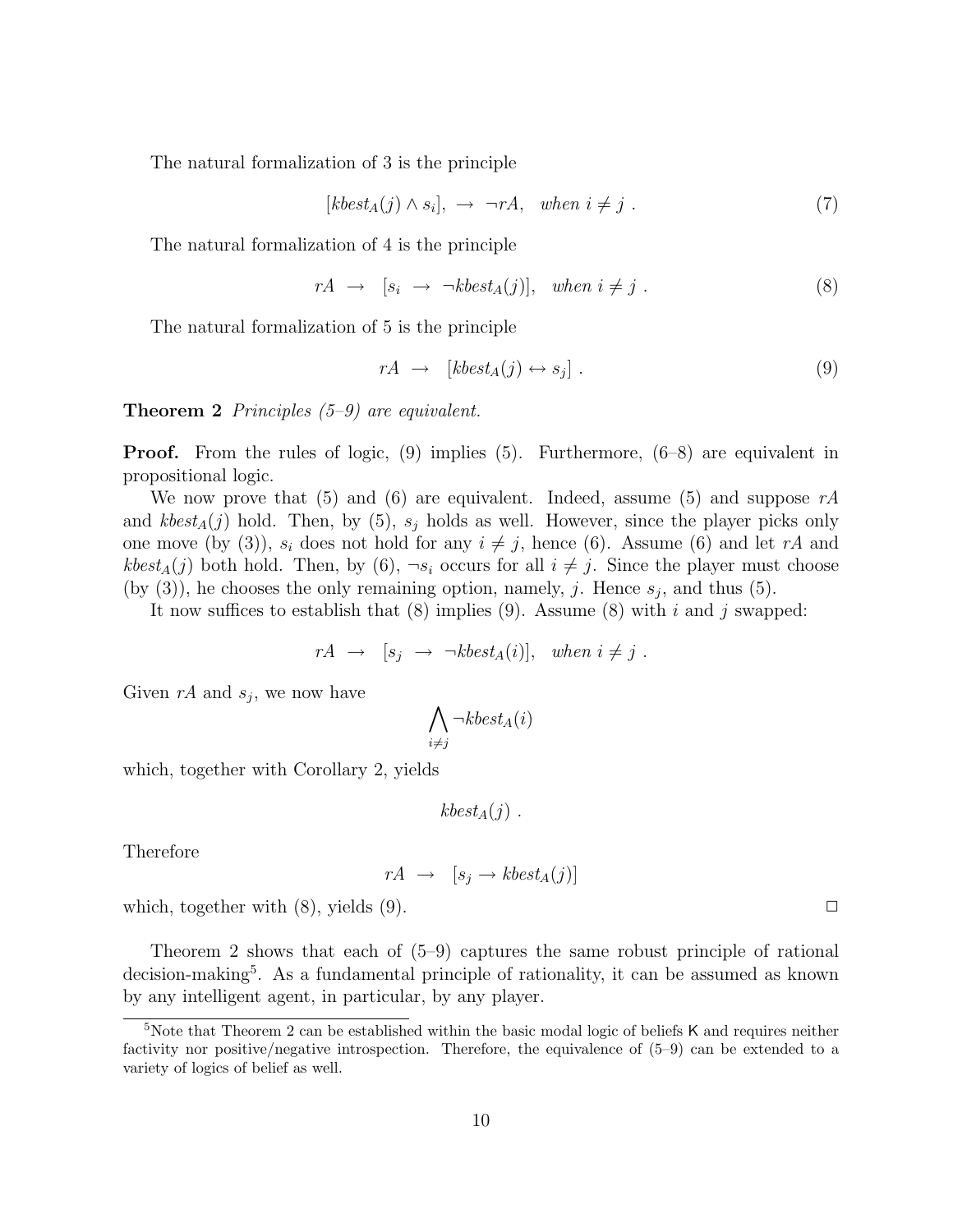Definition 3 [Rationality Thesis] Principles (5-9) are assumed to be commonly known.

The aforementioned Rationality Thesis provides a method of decision-making under uncertainty: a rational player at a given node calculates his highest known payoff and his best known move and chooses accordingly. We propose calling such a decision-making method knowledge-based rationality, KBR.

Definition 4 By a KBR-solution of the game, we mean the assignment of a move to each node according to the Rationality Thesis (Definition 3).

**Theorem 3** Each perfect information game with rational players who know the game tree has a KBR-solution. Furthermore, if all payoffs are different, then such a solution is unique, each player knows his move at each node, and therefore the game is actually played according to this solution.

**Proof.** The best known move is well-defined at each node, hence the existence of a KBRsolution for each well-defined game. The uniqueness is obvious once players have only one best known move at each node. To show that players play according to the KBR-solution, it suffices to demonstrate that at each node  $v$ , the corresponding player A knows proposition  $s_i$  (cf. (2)), which describes A's best move at v.

By the rationality principle (5),

$$
rA \rightarrow [kbest_A(j) \rightarrow s_j].
$$

This principle is commonly known, in particular, it is known to A:

$$
\mathbf{K}_A\{rA \rightarrow [kbest_A(j) \rightarrow s_j]\}.
$$

Distributing the knowledge operator, by the logic of knowledge, we conclude

$$
\mathbf{K}_{A}[rA] \rightarrow \{\mathbf{K}_{A}[kbest_{A}(j)] \rightarrow \mathbf{K}_{A}[s_{j}]\}.
$$
 (10)

Since players are rational, rA holds. By self-knowledge of rationality (1),  $rA \rightarrow \mathbf{K}_A(rA)$ , hence

$$
\mathbf{K}_A[rA] \tag{11}
$$

Let j be the KBR-move by A at a given node. Then,

$$
kbest_A(j) .
$$

By Theorem 1,  $A$ 's best known move is known to  $A$ , hence

$$
\mathbf{K}_{A}[kbest_{A}(j)] . \tag{12}
$$

From (10), (11), and (12), by logical reasoning, we derive

$$
\mathbf{K}_A[s_j]\;.
$$

 $\Box$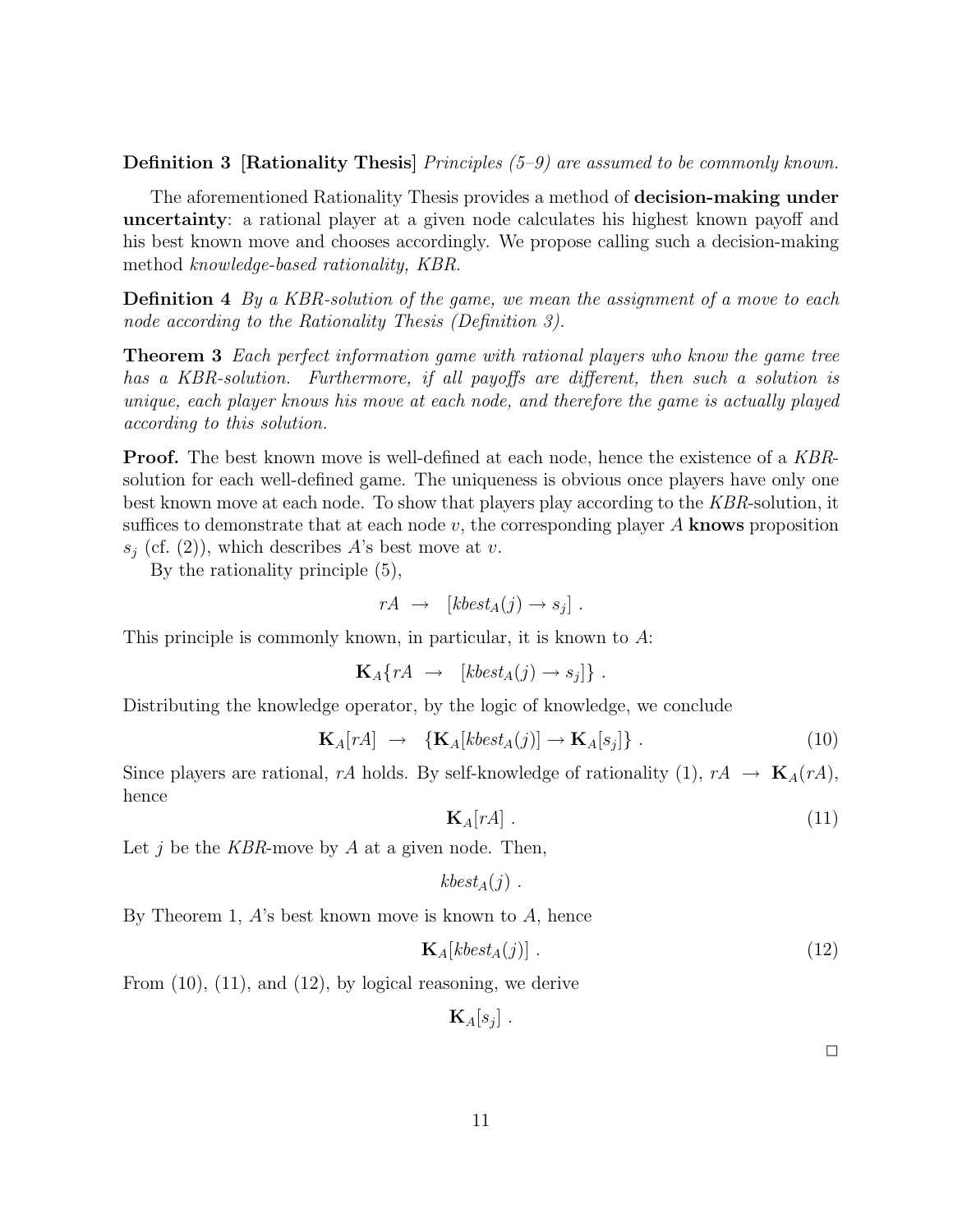**Definition 5 Actual Payoff** for a given player  $Q$  at a given node  $v$ ,

 $AP<sub>Q</sub>(v)$ ,

is the payoff which Q gets if the game is played from v according to the KBR-solution of the game.

Note that according to the traditional game-theoretical approach (cf. [5]), we consider payoffs at all the nodes of the game, including those which will never be reached when the game is played.

It is easy to see that actual payoffs at each node are greater or equal to the best-known payoffs since otherwise, a corresponding player would 'know' the false statement 'he is guaranteed a payoff greater than the one he is actually getting.'

Consider, for example, Game I in Figure 1. It has the following highest known payoffs for A:

$$
HKP_A(v) = 0, \quad HKP_A(w) = 1, \quad HKP_A(u) = 1;
$$

the KBR-solution:

A plays 'right' at  $u$ ,  $B$  plays 'left' at  $v$ , and  $C$  plays 'left' at  $w$ ;

and actual payoffs for A, B, and C (denoted  $AP_{A,B,C}$ ):

$$
AP_{A,B,C}(u) = 2, 1, 1, AP_{A,B,C}(v) = 3, 3, 3, AP_{A,B,C}(w) = 2, 1, 1.
$$

Game II in Figure 1 has the highest known payoffs for A:

$$
HKP_A(w) = 2, \quad HKP_A(v) = 0, \quad HKP_A(u) = 2;
$$

the same KBR-solution and the same actual payoffs as in Game I.

Finally, Game III in Figure 1 has the highest known payoffs for A:

$$
HKP_A(w) = 2, \quad HKP_A(v) = 3, \quad HKP_A(u) = 3;
$$

the KBR-solution:

A plays 'left' at  $u$ ,  $B$  plays 'left' at  $v$ , and  $C$  plays 'left' at  $w$ ;

and actual payoffs

$$
AP_{A,B,C}(u) = 3,3,3
$$
,  $AP_{A,B,C}(v) = 3,3,3$ ,  $AP_{A,B,C}(w) = 2,1,1$ .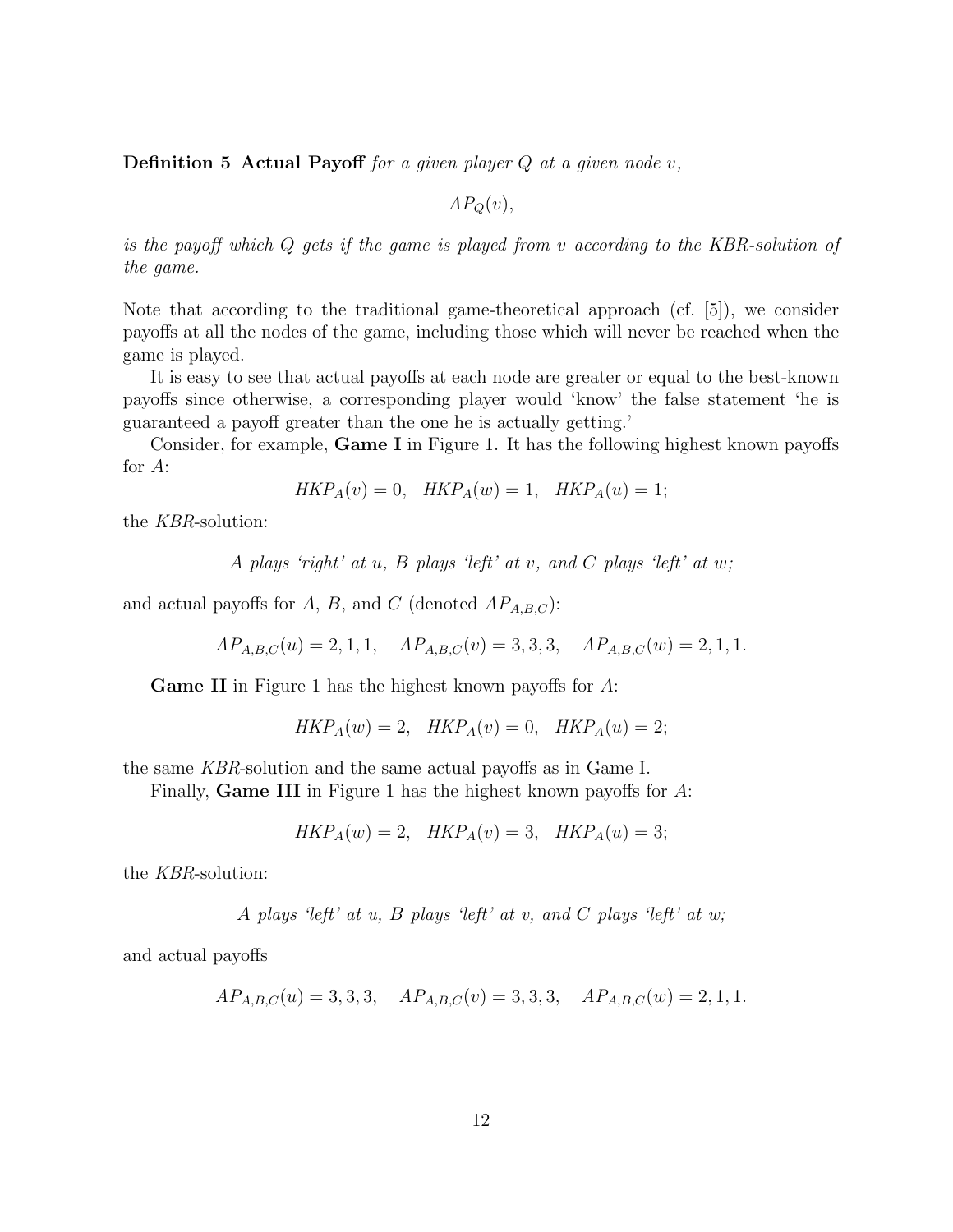## 5 Game Awareness

We will focus on *knowledge of the game*, which includes knowledge of the game tree, e.g., possible moves, payoffs, etc. Common knowledge of the game tree is a reasonable assumption here and looks attainable by some sort of public information, communication about the rules of the game, etc. However, the game is not defined unless epistemic states of players are specified as well (cf. example of three different games on the same game tree in Figure 1). It does not make sense to speak of a solution to the game when the principal ingredients of the game's definition, the epistemic states of players, are not specified properly. There are some traditional defaults, however, such as common knowledge of rationality, which usually make the game well-defined, but only in a specific, usually extreme sense. A good example is given by Aumann's Theorem on Rationality [5] which states that in perfect information games, common knowledge of rationality implies backward induction<sup>6</sup>.

We believe, however, that a serious approach to Game Theory would be to adopt a standard of game specification which, in addition to a complete description of the game tree – moves, payoffs, etc., includes a sufficient specification of epistemic states of players at each node. The goal of Game Theory then is to find and analyze solutions of games depending on all (reasonable) epistemic assumptions.

In the following section, we will try to provide examples of such an approach.

Definition 6 We distinguish the following notions. Knowledge of the game tree, which includes knowledge of the rules – possible moves, payoffs, etc., but does not necessarily include knowledge of epistemic states of players, which should be specified separately. Knowledge of the game, which is knowledge of the game tree and of epistemic states of all players prior to the game.

Our default requirement for analyzing the game is rationality of players and common knowledge of the game tree, which does not exclude considering irrational players or players who are not completely aware of the game tree when needed.

## 6 Epistemic analysis of the Centipede Game

Figure 2 illustrates the centipede game suggested by Rosenthal, 1982, [19] and studied in an epistemic context by Aumann, 1995 [5]. Player A makes moves at nodes 1, 3, and 5, player B at nodes 2 and 4. Each player has the option of moving across or down, with indicated payoffs  $m, n$  where m is A's payoff, and n is the payoff for B. The game starts at node 1.

<sup>6</sup>Common knowledge of rationality (or its finite-nesting versions) has been widely adopted as an epistemic condition for backward induction in perfect information games ([5, 7, 24]). In the same paper [5], Aumann states that common knowledge of rationality is an idealized condition that is rarely met in practice.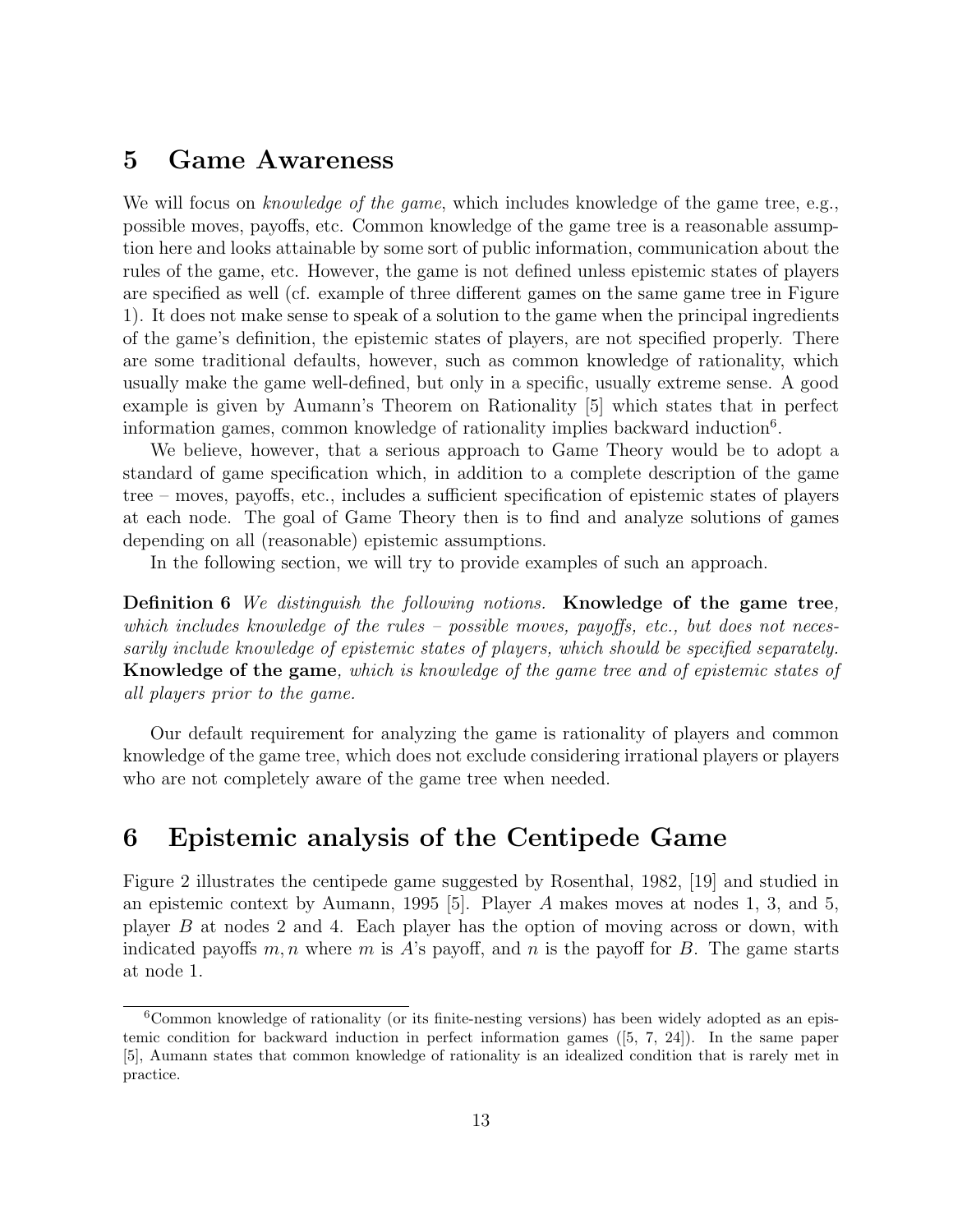

Figure 2: Centipede game of length 5

The classic backward induction solution (BI) predicts playing down at each node. Indeed, at node 5, player A's rational choice is down. Player B is certainly aware of this and, anticipating A's rationally playing down at 5, would himself play down at 4. Player A understands this too, and would opt down at 3 seeking a better payoff, etc. The backward induction solution is the unique Nash equilibrium of this game.

The question we try to address now is that of finding solutions for the centipede game under a reasonable variety of epistemic assumptions about players  $A$  and  $B$ . We assume common knowledge of the game tree and concentrate on tracking knowledge of rationality. This is a well-known issue (cf. [5, 7, 8, 24]) and classical analysis states that it takes common knowledge of players' rationality (or, at least, as many levels of knowledge as there are moves in the game) to justify backward induction in perfect information games, with the centipede game serving as an example. In this section, we will try to revise the perception that stockpiling of mutual knowledge assumptions are needed for solving the centipede game.

According to Sections 3 and 4, there is a unique KBR-solution to the centipede game for each set of epistemic states of players. We show that each of them leads to the backward induction solution: players choose 'down' at each node.

Within the *BI*-solution, the players actually **avoid** making decisions under uncertainty by assuming enough knowledge of rationality to know exactly all the opponent's moves. In the KBR-solution, the players make decisions under uncertainty by calculating their highest known payoffs and determining their best moves. So the BI-solution is a special extreme case of the KBR-solution. For the centipede game, however, both methods bring the same answer: playing down at each node.

Consider a natural formalization of the centipede game in an appropriate epistemic modal logic with two agents A and B and rationality propositions  $rA$  and  $rB$ .

 $rA = A$  is rational,  $rB = B$  is rational,  $a_i = 'across'$  is chosen at node i,  $d_i = 'down'$  is chosen at node i.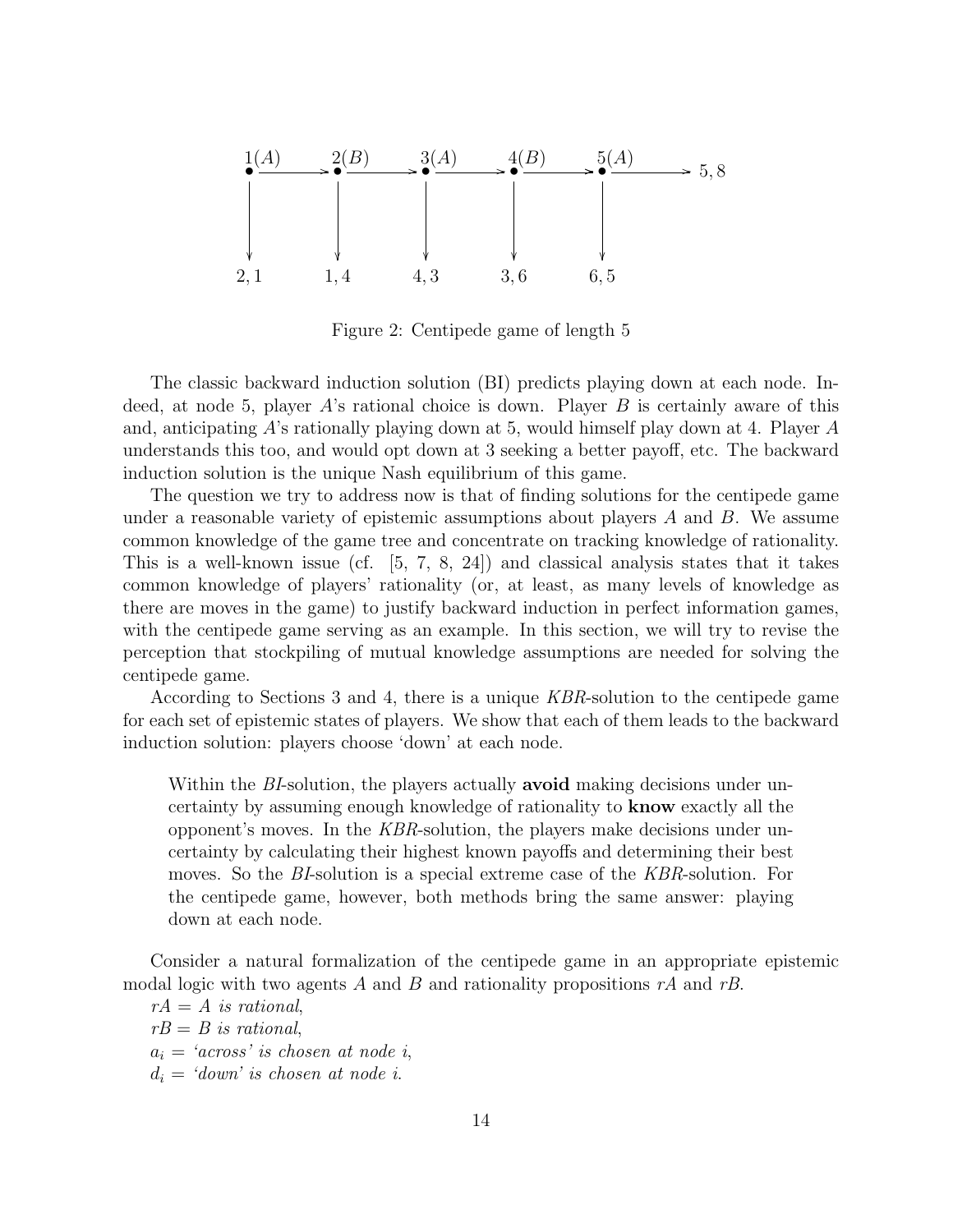Theorem 4 In the centipede game, under any states of players' knowledge, the KBRsolution coincides with the BI-solution, hence rational players play the backward induction strategy.

Proof. The proof consists of calculating the best known move at each node. Note that since epistemic states of players at each node do not contain false beliefs, the actual moves of players are considered possible, otherwise a corresponding player would have a false belief that some actual move is impossible.

Node 5, player A. Obviously,

 $kbest_A('down')$  holds at node 5.

Indeed, A knows that playing 'down' yields 6, whereas playing 'across' yields 5. Since A is rational,  $d_5$ .

Node 4, player B. Obviously  $HKP('down') = 6$ . On the other hand,  $HKP('across') = 5$ , since B considers  $d_5$  possible. If B would deem  $d_5$  impossible, B would know  $\neg d_5$ , which is false and hence cannot be known. Therefore

 $kbest_B('down')$  holds at node 4.

Since B is rational,  $d_4$ .

Node 3, player A.  $HKP('down') = 4$ , whereas  $HKP('across') = 3$ , since A considers  $d_4$ possible. Hence

 $kbest_A('down')$  holds at node 3.

Since A is rational,  $d_3$ .

Node 2, player B.  $HKP('down') = 4$ ,  $HKP('across') = 3$ , since B considers  $d_3$  possible. Hence

 $kbest_B('down')$  holds at node 2.

Since  $B$  is rational,  $d_2$ .

Node 1, player A.  $HKP('down') = 2$ ,  $HKP('across') = 1$ , since A considers  $d_2$  possible. Hence

 $kbest_A('down')$  holds at node 1.

Since A is rational,  $d_1$ .

In this solution, the players calculate their best known moves without using any epistemic assumptions about other players. It so happens that this KBR-solution coincides with the BI-solution, since the worst-case in the centipede game is exactly the BI-choice at each node.

This theorem establishes that in the centipede game, the level of knowledge of players does not matter: any states of knowledge of players lead to the same solution, 'down at each node.'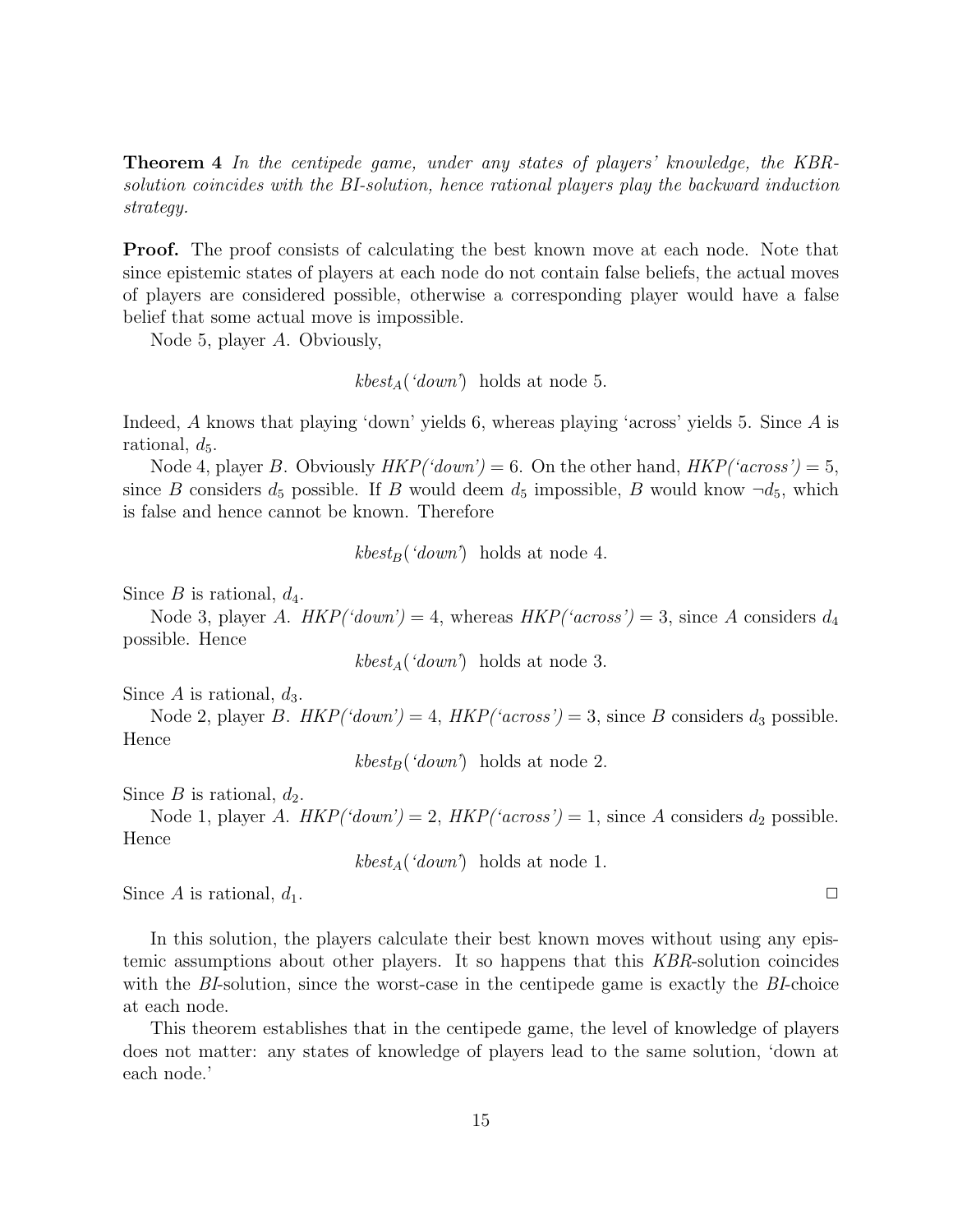### 7 Strictly competitive games of perfect information

The proof of the main result of Section 6 that under any epistemic conditions, a KBRsolution coincides with the BI-solution, hence rational players play the backward induction strategy, can be extended to strictly competitive two-person games<sup>7</sup> of perfect information.

A two-person game is called strictly competitive if for any two possible outcomes (histories) X and Y, player A prefers Y to X if and only if player B prefers X to Y. Using standard notation (cf., for example, [18]) for preference relation of player  $P, \preceq_P$ , we can present this as

$$
X \precsim_A Y \quad \Leftrightarrow \quad Y \precsim_B X \; . \tag{13}
$$

Since possible outcomes in extensive-form games are normally associated with payoffs at terminal nodes, we can reformulate (13): for each possible outcomes  $m_1, n_1$  and  $m_2, n_2$ ,

$$
m_1 \le m_2 \Leftrightarrow n_2 \le n_1. \tag{14}
$$

Theorem 5 In strictly competitive games of perfect information, under any states of players' knowledge, the KBR-solution coincides with the maximin solution and with the BIsolution.

Proof. The idea of the proof is similar to that of Theorem 4. Again, for simplicity's sake, we assume that for each player, his payoffs at terminal nodes are different.

Lemma 2 The KBR-solution coincides with the maximin solution.

**Proof.** For a player  $P$ , let

 $maximin_P (v)$ 

be  $P$ 's maximin payoff at node  $v$ .

We show, by backward induction, that the highest known payoff at each node is equal to the player's maximin payoff.

Induction Base: pre-terminal nodes<sup>8</sup>. At such a node  $t$ , the active player,  $A$ , being rational, picks the move with the highest payoff, hence

$$
HKP_A(t) = \text{maximin}_A(t) .
$$

The other player, B, knows the game tree and knows that at least the worst-case payoff at t is guaranteed. On the other hand, he cannot **know** that he gets any higher payoff, since the actual choice of A is possible for B and brings B the minimal possible payoff at t:

 $HKP_B(t) = \text{maximum}_{B}(t)$ .

<sup>7</sup> In particular, zero-sum games.

<sup>8</sup>A node is pre-terminal if all of its successors in the game tree are terminal nodes.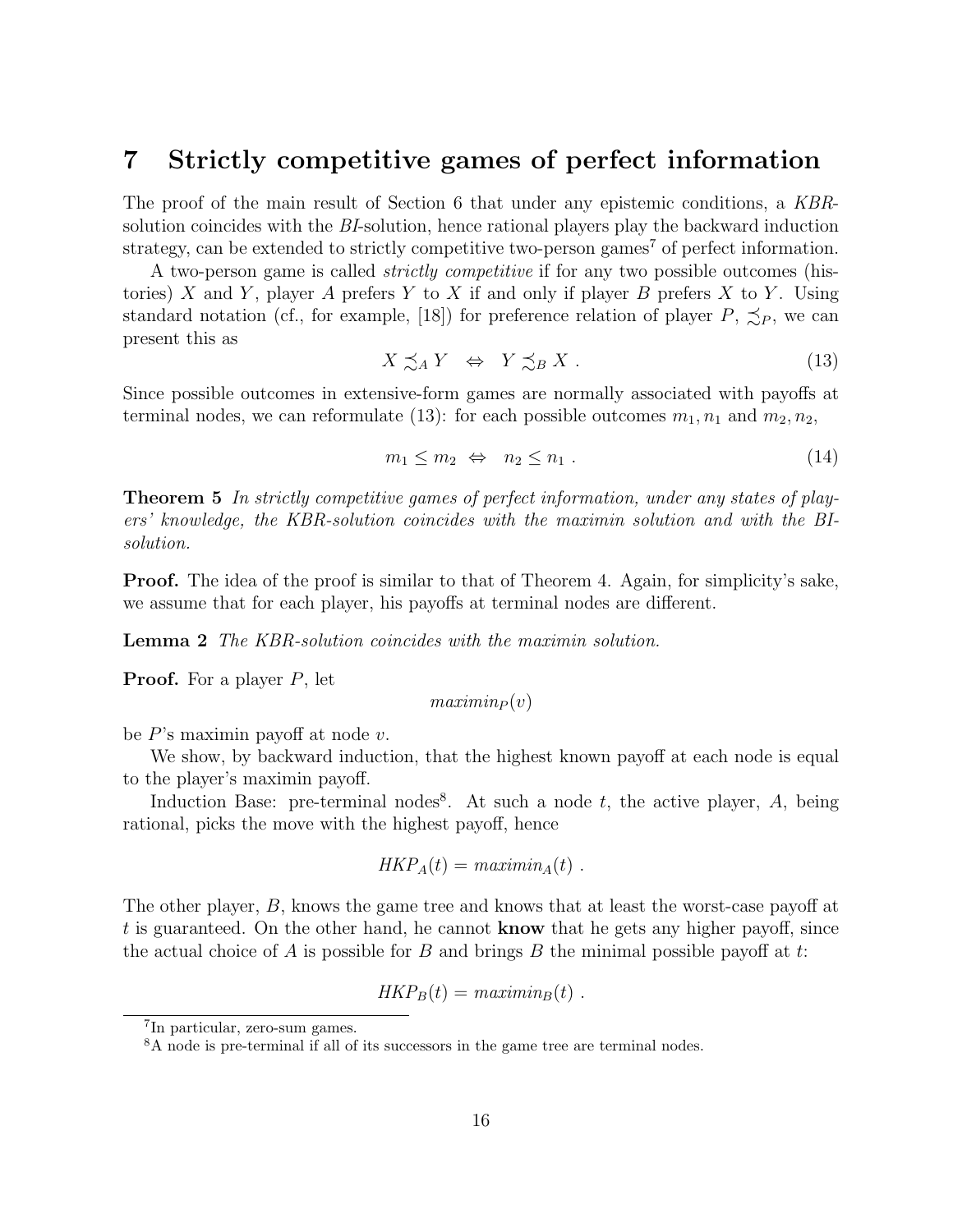Induction Step. Let v be a non-pre-terminal node, and let  $A$  be the player who has to choose one of the moves  $1, 2, \ldots, m$  at v. By the Induction Hypothesis, for all such j's,

$$
HKP_A(j) = \text{maximin}_A(j) ,
$$

hence

 $\max\{HKP_A(j) | j = 1, 2, \ldots, m\} = \max\{maximin_A(j) | j = 1, 2, \ldots, m\} = maximin_A(v)$ .

So, since A chooses rationally,

$$
HKP_A(v) = \text{maximin}_A(v) .
$$

For player, B, by the Induction Hypothesis, for all  $j = 1, 2, \ldots, m$ ,

$$
HKP_B(j) = \text{maximin}_B(j) .
$$

Therefore,

$$
\min\{HKP_B(j) | j = 1, 2, ..., m\} = \min\{maximin_B(j) | j = 1, 2, ..., m\} = \text{maximin_B}(v) .
$$

Since B knows the game tree, B knows that A has to choose one of  $1, 2, \ldots, m$ , hence B's payoff at v cannot be less then the minimal of payoffs at  $1, 2, \ldots, m$ :

$$
HKP_B(v) \geq \min\{HKP_B(j) | j = 1, 2, \ldots, m\}.
$$

On the other hand, B considers it possible that A makes the best move for A (the actual choice of  $A$ ) which is the worst move for  $B$ . Therefore,

$$
HKP_B(v) = \min\{HKP_B(j) | j = 1, 2, ..., m\}
$$

and

$$
HKP_B(v) = \text{maximin}_B(v) .
$$

 $\Box$ 

It now remains to check that the BI-solution actually coincides with the maximin solution. Indeed, both solutions depend on the game tree and do not depend on epistemic states of players. In the BI-solution, A chooses the highest payoff given  $B$  will choose his highest payoffs, etc. In the maximin solution, A chooses the highest payoff given  $B$  will choose A's minimal payoff. Since the game is strictly competitive, the minimal payoff for A occurs together with B's maximal payoff. Therefore, the algorithm for calculating the BI-solution coincides with the algorithm of calculating the maximin solution.  $\Box$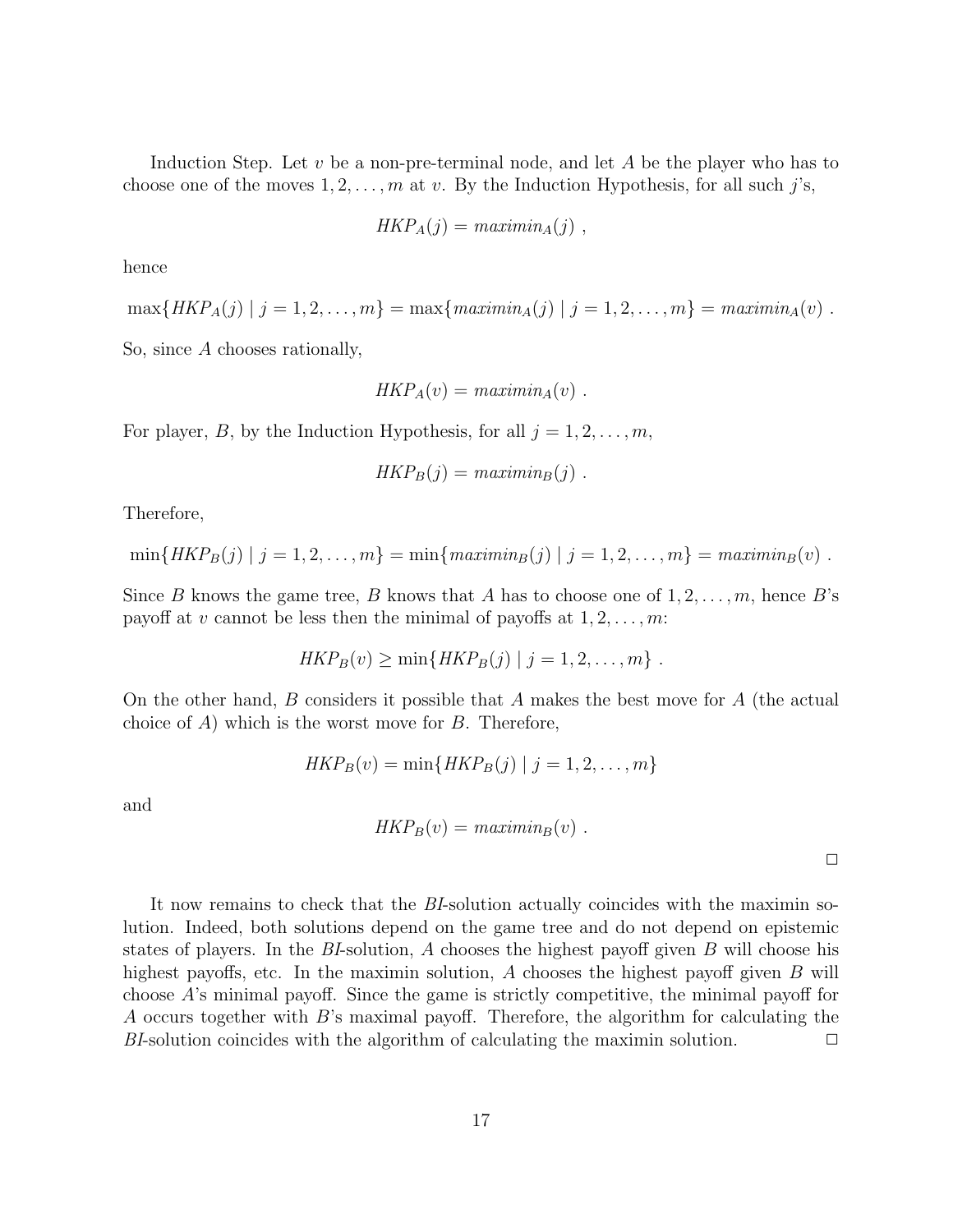## 8 When nested knowledge matters

In this section, we offer an alternative to the centipede game as an illustration of Aumann's Theorem on Rationality. In the new game, to justify the backward induction solution, one really needs mutual knowledge of rationality, in which nested depth is the length of the game.

Figure 3 shows a game which we provisionally call anti-centipede game of length 3.



Figure 3: Anti-centipede game of length 3

Of course, the tree in Figure 3 does not define the game completely: the epistemic states of players remain to be specified. As usual, we assume rationality of players and sufficient knowledge of the game tree of both players.

Game I: both players are rational

$$
rA \quad \text{and} \quad rB \tag{15}
$$

but ignorant of each other's rationality: neither  $\mathbf{K}_{A}(rB)$  nor  $\mathbf{K}_{B}(rA)$  hold. As a result, both A and B consider possible any move by their opponent at any node. Let  $\Diamond_P(F)$  stand for  $\neg K_P(\neg F)$ , hence  $\Diamond_P$  is a possibility operator associated with the knowledge operator  $\mathbf{K}_P$ . Then

$$
\diamondsuit_B(a_3) \land \diamondsuit_B(d_3) \text{ and } \diamondsuit_A(a_2) \land \diamondsuit_A(d_2).
$$
 (16)

Game I is defined by the game tree in Figure 1, rationality of players (15), and epistemic conditions (16).

Let us solve Game I. As a rational player, A plays 'across' at node 3. However, at node 2, B considers it possible that A plays 'down' at 3. Therefore,

$$
HKP_B("across") = 0,
$$

whereas

$$
HKP_A('down') = 1,
$$

and B chooses 'down' at 2. Likewise, by  $(16)$ , A considers either of  $a_2$  and  $d_2$  possible. Therefore, at root node 1, A chooses 'down.' The solution of the game is

$$
d_1, d_2, a_3,
$$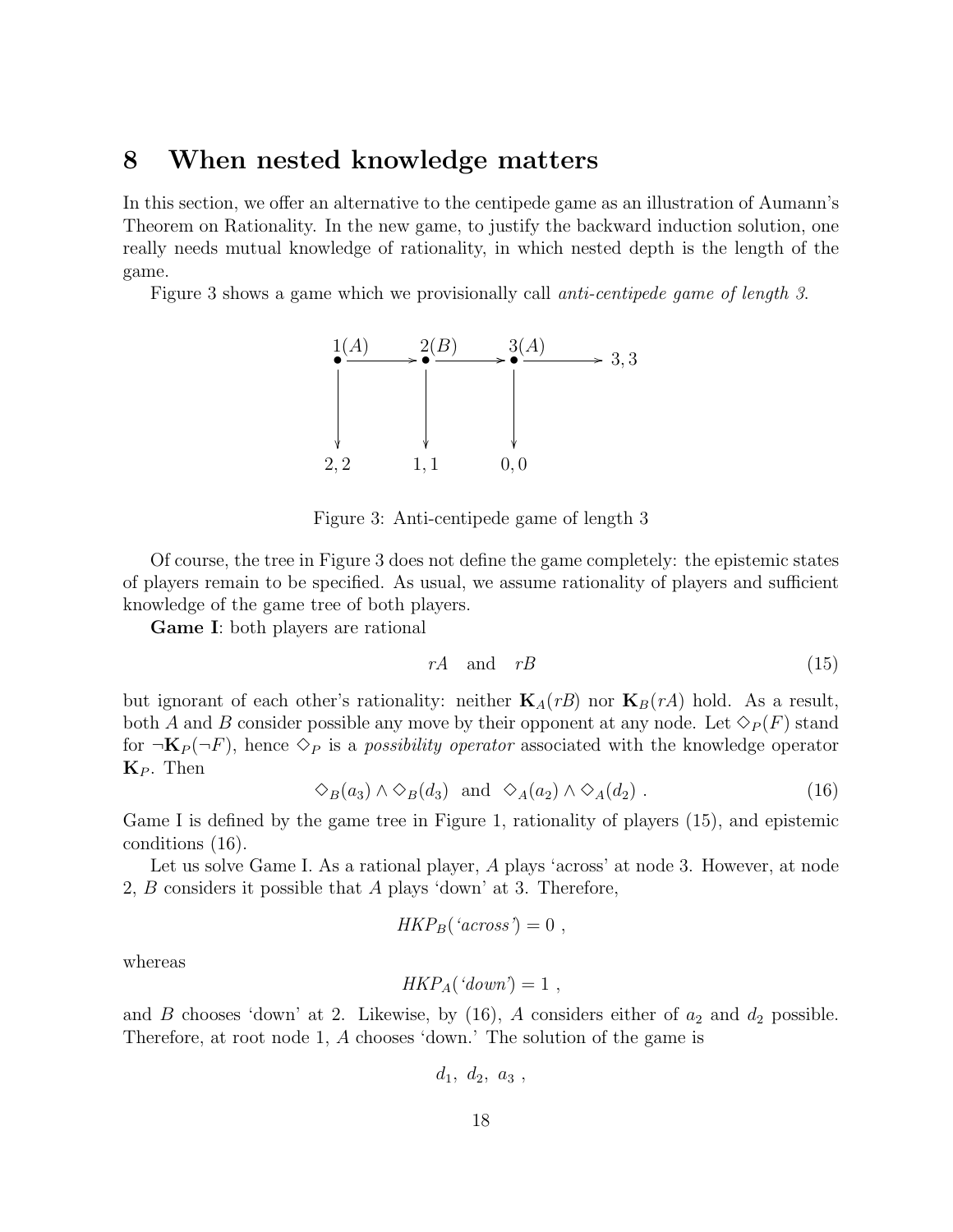and both players get payoff 2.

Game II: level 1 mutual knowledge of rationality is assumed:

$$
\mathbf{K}_A(rB) \quad \text{and} \quad \mathbf{K}_B(rA) \tag{17}
$$

but not level 2 mutual knowledge of rationality: neither  $\mathbf{K}_B \mathbf{K}_A(rB)$  nor  $\mathbf{K}_A \mathbf{K}_B(rA)$  hold. In particular, it would follow from  $K_A K_B(rA)$  that A knows that B knows that A plays 'across' at 3. But A in Game II is not so well-informed and does not know that B knows that A plays 'across' at 3, or, symbolically,

$$
\neg \mathbf{K}_A \mathbf{K}_B(a_3) \tag{18}
$$

Taking into account that it is common knowledge that  $a_3$  is logically equivalent to  $\neg d_3$ , condition (18) can be equivalently presented as

$$
\neg K_A K_B(\neg d_3) ,
$$

or,

 $\Diamond_A \Diamond_B(d_3)$  . (19)

Game II is defined by epistemic conditions (17) and (19). Let us find its solution.

A plays 'across' at node 3, hence  $a_3$ . B knows that A, as a rational player, chooses 'across' at 3, i.e., B knows that  $a_3$ . Therefore, B's best known move at 2 is 'across,' since it yields payoff 3 vs. payoff 1 when playing 'down.' As a rational player, B chooses 'across' at 2, hence  $a_2$ .

At node 1, by  $(19)$ , A considers it possible that B considers  $d_3$  possible. As a rational player who considers  $d_3$  possible, B must choose 'down' at 2, hence  $d_2$ . A knows that B is rational, hence A considers it possible that B plays 'down' at 2 and delivers payoff 1 for A. Therefore, the highest known payoff for A when playing 'across' is 1:

$$
HKP_A("across") = 1,
$$

whereas, by the game tree,

$$
HKP_A('down') = 2.
$$

As a rational player, A chooses 'down,' hence  $d_1$ . The solution of Game II is represented as

 $d_1, a_2, a_3$ ,

and both players get payoff 2.

**Game III:** Common knowledge of rationality is assumed<sup>9</sup>. This level of knowledge is already sufficient for backward induction reasoning. Indeed, A plays 'across' at node 3, B knows that A as a rational player chooses 'across' at 3, hence B chooses 'across' at 2. A

<sup>&</sup>lt;sup>9</sup>Actually, it suffices to assume  $\mathbf{K}_A(rB)$  and  $\mathbf{K}_A\mathbf{K}_B(rA)$ .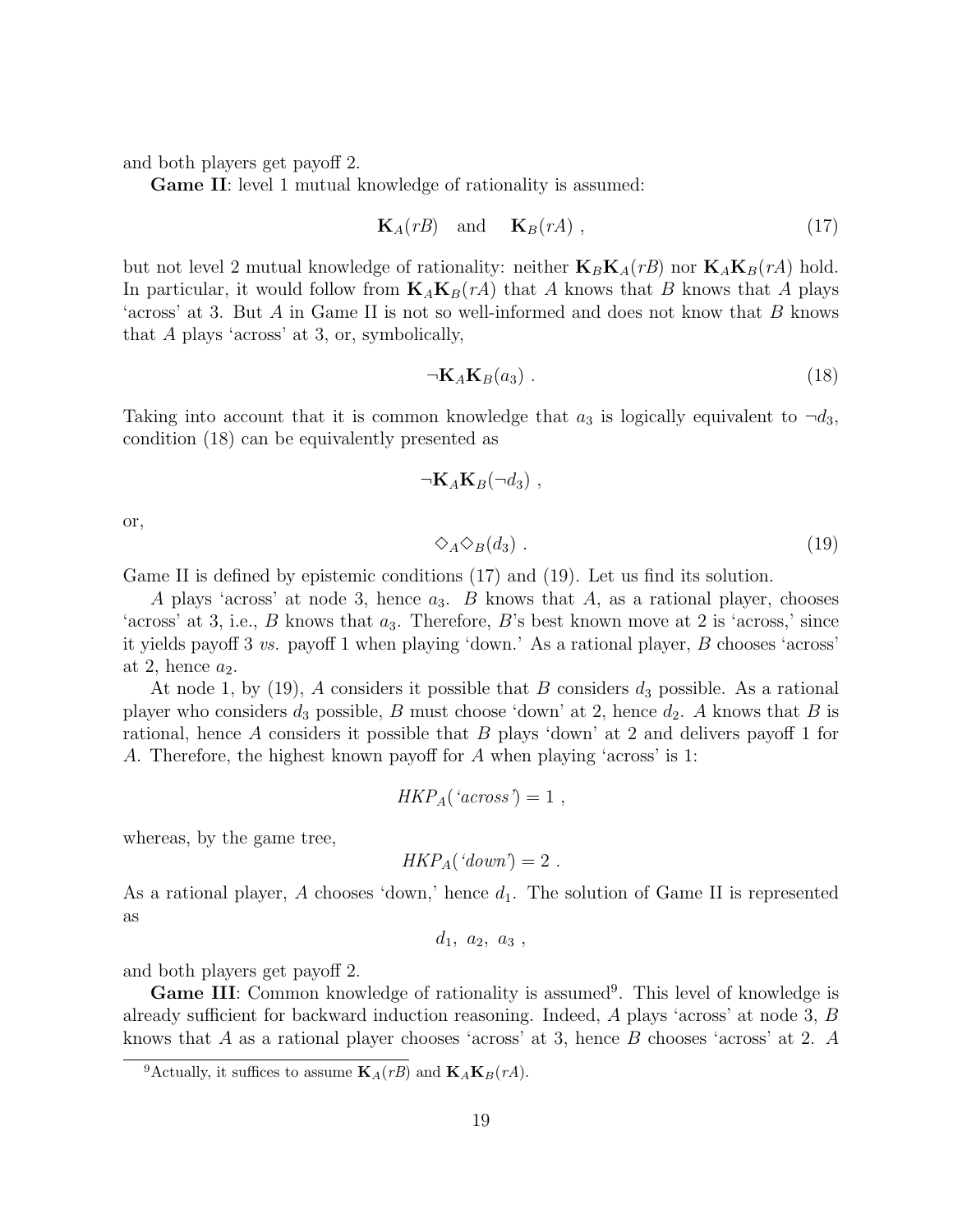knows that B knows that A plays 'across' at 3, hence A knows that the best known move for B is 'across.' Moreover, since A knows that B is rational, A knows that B plays 'across' at node 2. Therefore, the best known move for A at 1 is 'across,' hence A chooses 'across' at 1. The solution of Game III is

 $a_1, a_2, a_3,$ 

and both players get payoff 3.

It is clear how to generalize the anti-centipede game to any finite length in such a way that a shift from solution 'down' to solution 'across' at node 1 happens only at the nested depth of mutual knowledge of rationality which is equal to the length of the game minus one. Figure 4 shows a game tree for the anti-centipede of length 5.



Figure 4: Anti-centipede game of length 5

## 9 Knowledge of the game

In this section, we will revisit the notion of the knowledge of the game and show that in its entirety, including all necessary epistemic conditions, it is only possible in somewhat special cases. In all other games, players have necessarily different and incomplete knowledge of the game which they are playing.

We start with examples. Solving Games I, II, and III from Section 8, we deliberately did not concentrate on knowledge of the game; it is time to analyze it in more detail.

#### We claim that in Games I and II, players  $A$  and  $B$  do not have knowledge of the corresponding game in its entirety.

Indeed, the complete description of a game includes

1) a Game Tree, which is commonly known;

2) Rationality: propositions rA and rB are assumed true (but not necessarily assumed mutually known).

3) Epistemic Conditions  $\mathcal E$  describing what is specifically known by players, in addition to general knowledge from 1 and 2.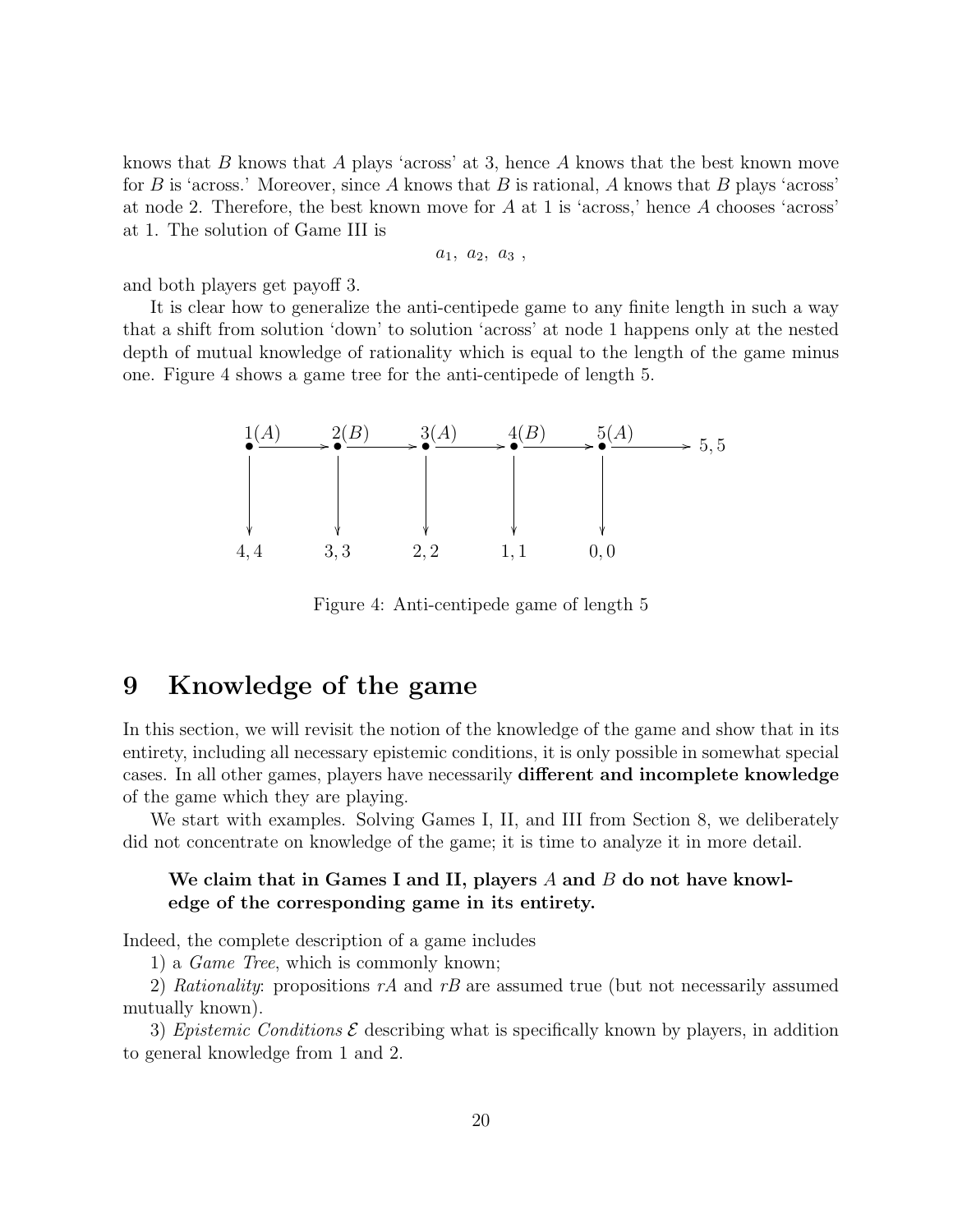Knowledge of the game consists of knowing 1, 2, 3 and basic mathematical facts, together with whatever follows from them in the logic of knowledge. In particular, each player knows that he is rational:  $\mathbf{K}_P(r)$ ,  $\mathbf{K}_P\mathbf{K}_P(r)$ , etc.

In Game I, Section 8,  $\mathcal E$  consists of conditions (16). From the game description, we can logically derive  $\neg K_B(rA)$ . Indeed, it is common knowledge (from the Game Tree and general understanding of rationality) that if A is rational, then A plays 'across' at node 3, hence

$$
rA \rightarrow a_3 \tag{20}
$$

In particular,  $B$  knows  $(20)$ :

hence

$$
\mathbf{K}_B(rA) \rightarrow \mathbf{K}_B(a_3) ,
$$

 $\mathbf{K}_B(rA \rightarrow a_3)$ ,

and

$$
\neg \mathbf{K}_B(a_3) \rightarrow \neg \mathbf{K}_B(rA) .
$$

Since, by (16),  $\neg$ **K**<sub>B</sub>(a<sub>3</sub>) holds,

 $\neg K_B(rA)$ .

As we see, A knows rA, since  $\mathbf{K}_{A}(rA)$  holds, but B does not know rA, since  $\mathbf{K}_{B}(rA)$  does not hold. Therefore,  $A$  and  $B$  have a different understanding of Game I, and  $B$ 's knowledge is not complete. It is easy to see that  $A$ 's knowledge of the game is not complete either, otherwise A would be able to calculate the best move for B at 2 and predict<sup>10</sup> either  $a_2$  or  $d_2$ , which, by  $(16)$ , is not the case.

In Game II, Section 8,  $\mathcal E$  consists of conditions (17) and (19). Proposition  $\mathbf K_A \mathbf K_B(rA)$ does not hold. Indeed, it follows from the Game Tree and the Rationality Thesis (Definition 3), that (20) is commonly known. In particular,

$$
\mathbf{K}_A\mathbf{K}_B(rA \rightarrow a_3) .
$$

From this, by S5-reasoning, we conclude

$$
\mathbf{K}_A \mathbf{K}_B(rA) \rightarrow \mathbf{K}_A \mathbf{K}_B(a_3) ,
$$

hence

$$
\neg K_A K_B(a_3) \rightarrow \neg K_A K_B(rA) .
$$

By (19),  $\neg K_A K_B(a_3)$ , hence

 $\neg K_A K_B(rA)$ .

On the other hand, from (17), we conclude

 $\mathbf{K}_B\mathbf{K}_B(rA)$ ,

<sup>10</sup>Cf. Proposition 2.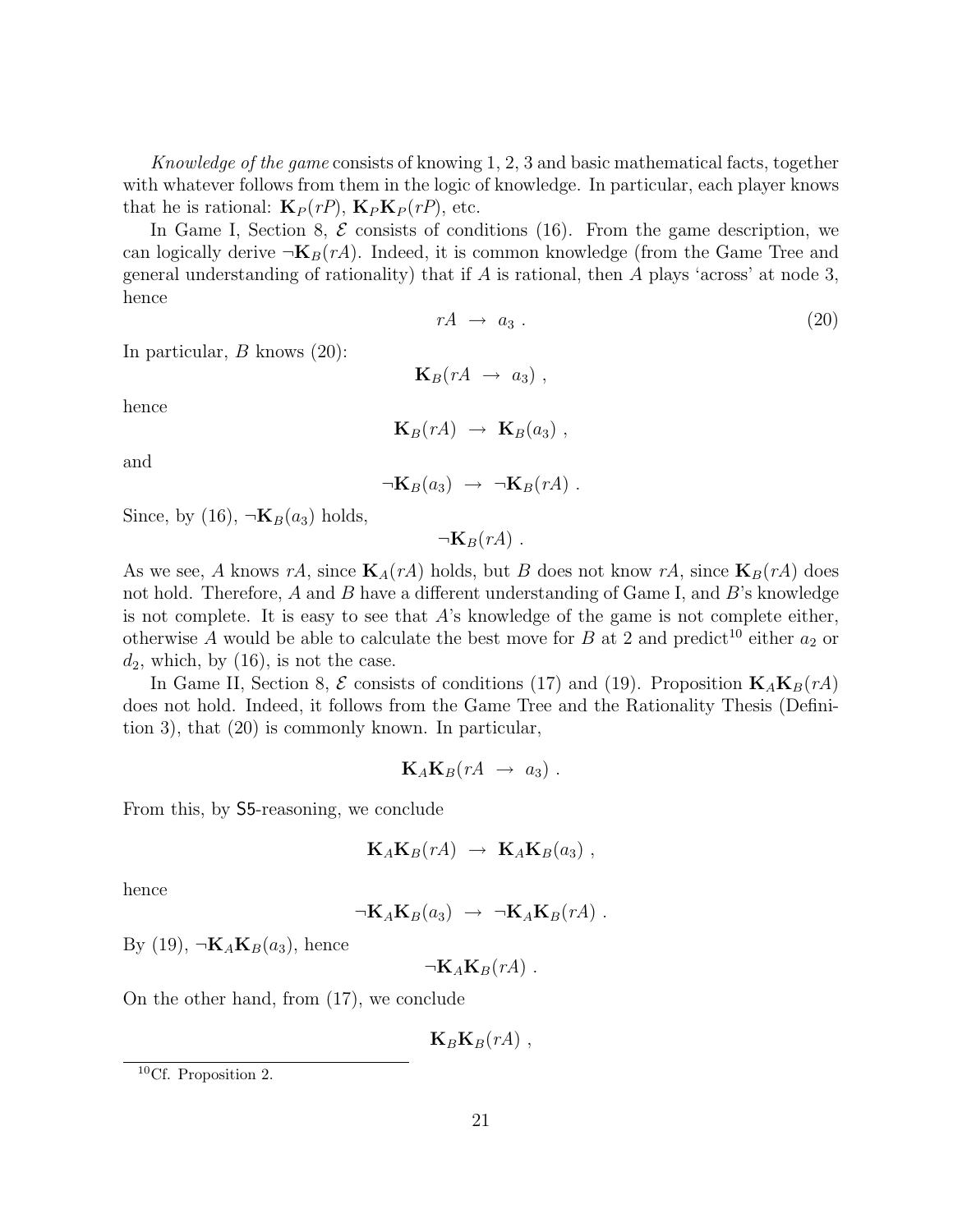by positive introspection of  $\mathbf{K}_B$ . Therefore, B knows  $\mathbf{K}_B(rA)$ . However, A does not know **, since**  $**K**<sub>A</sub>**K**<sub>B</sub>(rA)$  **does not hold. Again, players A and B have different accounts** of the rules of Game II.

Game III, Section 8 is mutually known to its players  $A$  and  $B$  in its entirety because the game description is common knowledge. Indeed, in Game III, the complete description includes

1) the Game Tree (commonly known);

2) Rationality: rA and rB;

3) Epistemic Conditions:  $\mathcal{E} = \mathit{Common}$  Knowledge of Rationality.

Since, for each player P,

Common Knowledge that 
$$
F \to \mathbf{K}_P
$$
 (Common Knowledge that  $F$ ), (21)

A's and B's knowledge of Game III is complete. Indeed, A and B each know the Game Tree, which is common knowledge. A and B also know Rationality, which is common knowledge. Finally, A and B both know Epistemic Conditions  $\mathcal E$  because of (21).

Proposition 2 Any intelligent agent (observer) who knows the game in full, knows the KBR-solution of the game and actual payoffs.

**Proof.** From the definitions. Since an agent A knows the game, including epistemic states of all players, A can calculate the highest known payoff and the best known move for each player, say  $B$ , at each given node. Indeed, suppose  $B$ 's best known move is j. This means that B logically concludes from his epistemic state at a given node that  $kbest_B(j)$ :

$$
Epistemic State of B' \rightarrow kbest_B(j).
$$

The laws of logic are known to each intelligent agent, hence  $A$  can reproduce  $B$ 's reasoning from the same set of assumptions:

$$
\mathbf{K}_{A}[\text{'}Epistemic State of }B' \rightarrow kbest_{B}(j)].
$$

By logic of knowledge,

$$
\mathbf{K}_{A}[\text{'}Epistemic State of B'] \rightarrow \mathbf{K}_{A}[kbest_{B}(j)]. \qquad (22)
$$

In addition,  $A$  knows that  $B$  is rational, since  $A$  knows  $Rationality$ :

$$
\mathbf{K}_A[rB] \tag{23}
$$

Furthermore, A, of course, knows how KBR works, in particular,

$$
\mathbf{K}_A[rB \rightarrow (kbest_B(j) \rightarrow s_j)],
$$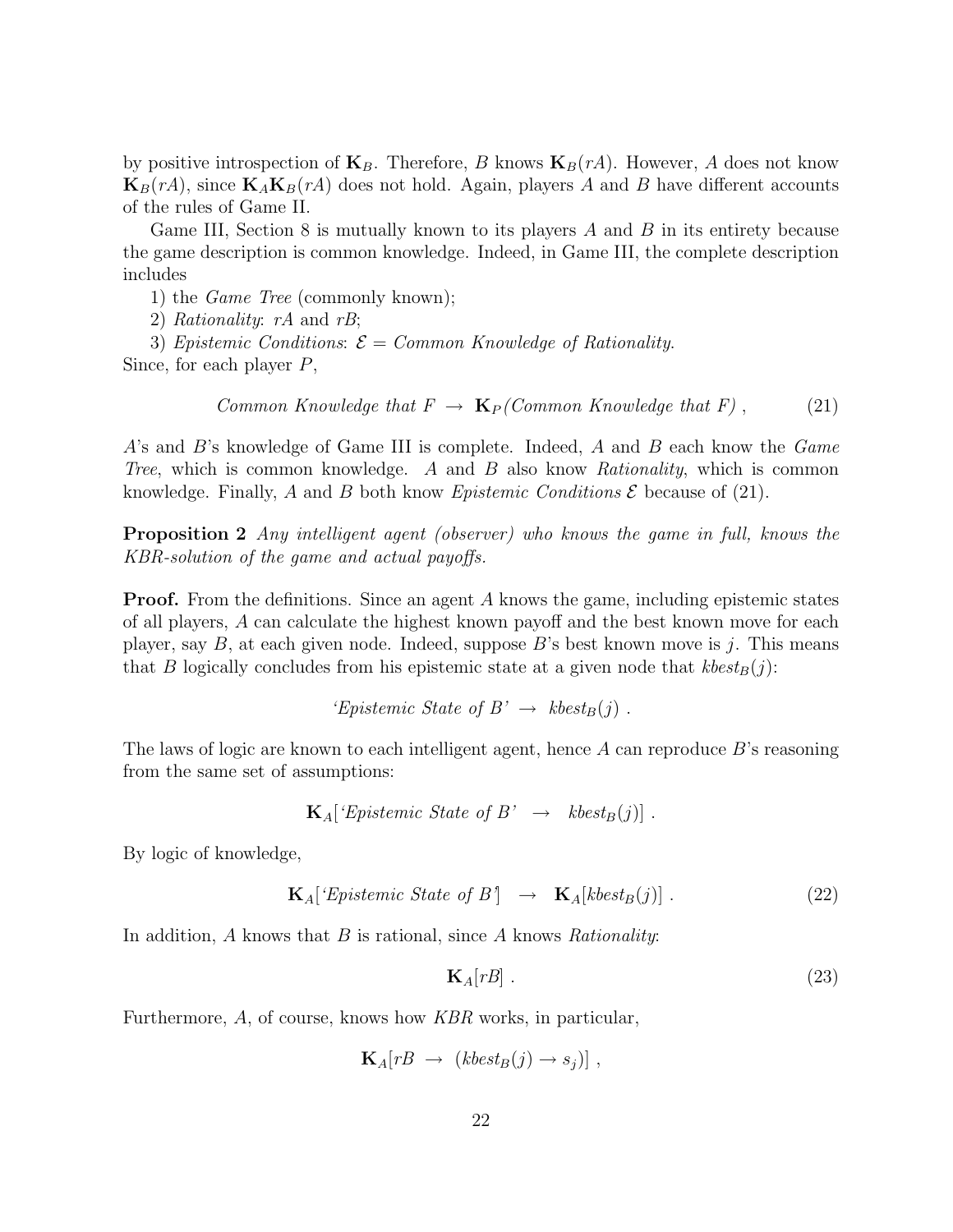from which, by the laws of logic, it follows that

$$
\mathbf{K}_{A}[rB] \rightarrow (\mathbf{K}_{A}[kbest_{B}(j)] \rightarrow \mathbf{K}_{A}[s_{j}]). \tag{24}
$$

Taking into account that A knows the epistemic state of B at this node, from  $(22)$ ,  $(23)$ , and (24), we conclude

 $\mathbf{K}_{A}[s_j]$  ,

meaning  $A$  knows  $B$ 's move at this node.

Therefore, A knows the moves of all players, i.e., A knows the KBR-solution of the game and can calculate actual payoffs.

Definition 7 We say that A is certain at a given node if A knows KBR-solutions for subgames at each subsequent node.

Naturally, if  $\tilde{A}$  is certain at v, then  $\tilde{A}$  knows all actual payoffs at nodes that immediately follow v and hence can calculate the actual payoffs at node  $v$ .

Corollary 3 Any player who knows the game in full is certain at each node of the game.

Proof. This follows easily from Proposition 2. The only new feature mentioned here is certainty, which within the current context is a tautology: if a player knows the moves of all other players, he is certain at each node.  $\Box$ 

**Proposition 3** In a PI game, rationality of players and certainty at each node yields the BI-solution which coincides with the KBR-solution.

**Proof.** By backward induction. At pre-terminal nodes, all players move rationally, which is both a KBR- and BI-solution. If a player at a given node v knows KBR-solutions at all later nodes, he knows actual payoffs and his KBR-move at v coincides with the BI-move.  $\Box$ 

Uncertainty in PI games occurs only because players do not know the game in full. Moreover, if uncertainty occurs in a PI game, then some players necessarily have **different** understanding of the game as well.

**Definition 8** For players A and B, by iterated rationality assertions  $\mathcal{IR}$ , we understand the set of propositions of the sort 'A knows that B knows that A knows ... that A is rational':

$$
\mathcal{IR} = \{rA, rB,
$$
  
\n
$$
\mathbf{K}_{B}(rA), \mathbf{K}_{A}(rB),
$$
  
\n
$$
\mathbf{K}_{A}\mathbf{K}_{B}(rA), \mathbf{K}_{B}\mathbf{K}_{A}(rB),
$$
  
\n
$$
\mathbf{K}_{B}\mathbf{K}_{A}\mathbf{K}_{B}(rA), \mathbf{K}_{A}\mathbf{K}_{B}\mathbf{K}_{A}(rB),
$$
  
\n
$$
\mathbf{K}_{A}\mathbf{K}_{B}\mathbf{K}_{A}\mathbf{K}_{B}(rA), \mathbf{K}_{B}\mathbf{K}_{A}\mathbf{K}_{B}\mathbf{K}_{A}(rB),
$$
  
\n...  
\n
$$
\{rA\mathbf{K}_{B}\mathbf{K}_{A}\mathbf{K}_{B}(rA), \mathbf{K}_{B}\mathbf{K}_{A}\mathbf{K}_{B}\mathbf{K}_{A}(rB),
$$

This definition naturally extends to more than two players.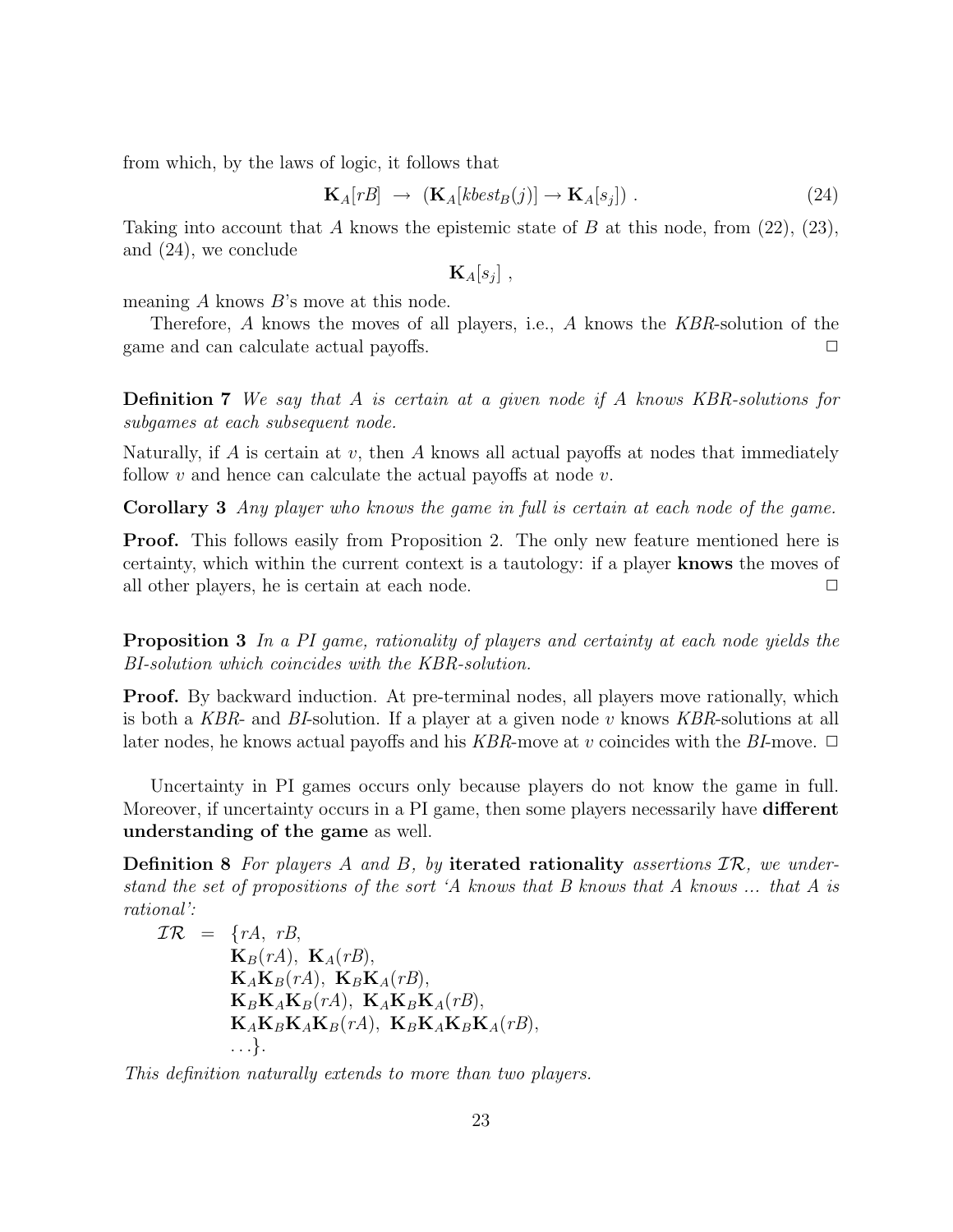Assertions from  $\mathcal{IR}$  are important epistemic conditions of a game. For example, our analysis of Games I, II, and III earlier in this section uses  $\mathcal{IR}$  specification in an essential way.

 $TR$  assertions play a special role in the theory of perfect information games. In particular, Aumann's Theorem on Rationality refers to PI games with common knowledge of rationality, which in our context yields that  $\mathcal{IR}$  holds in its entirety for such games.

Theorem 6 If all players in a PI game are rational and have the same knowledge of iterated rationality, then there is no uncertainty in the game.

Proof. Will be confined to the case of two players, without loss of generality.

Lemma 3 If players have the same knowledge of iterated rationality, then each of them knows the whole set  $TR$  of iterated rationality assertions.

**Proof.** Indeed, since A is rational, the rationality of A assertion holds:

 $rA$ .

Since the rationality of A is self-known,  $rA \to \mathbf{K}_A(rA)$ ,

 $\mathbf{K}_A(rA)$ 

holds, i.e., A knows rA. By assumptions, B knows the same  $\mathcal{IR}$  assertions as A, in particular, B knows  $rA$ :

 $\mathbf{K}_B(rA)$ .

By positive introspection of  $B$ 's knowledge, we conclude

 $\mathbf{K}_B\mathbf{K}_B(rA)$ ,

which means that  $\mathbf{K}_B(rA)$  is known to B; by assumptions, it is known to A as well:

 $\mathbf{K}_A\mathbf{K}_B(rA)$ .

By positive introspection of A's knowledge,

 $\mathbf{K}_A\mathbf{K}_A\mathbf{K}_B(rA)$ ,

meaning that A knows  $\mathbf{K}_A \mathbf{K}_B(rA)$ . By assumptions, B knows that as well:

 $\mathbf{K}_B \mathbf{K}_A \mathbf{K}_B(rA)$ ,

etc.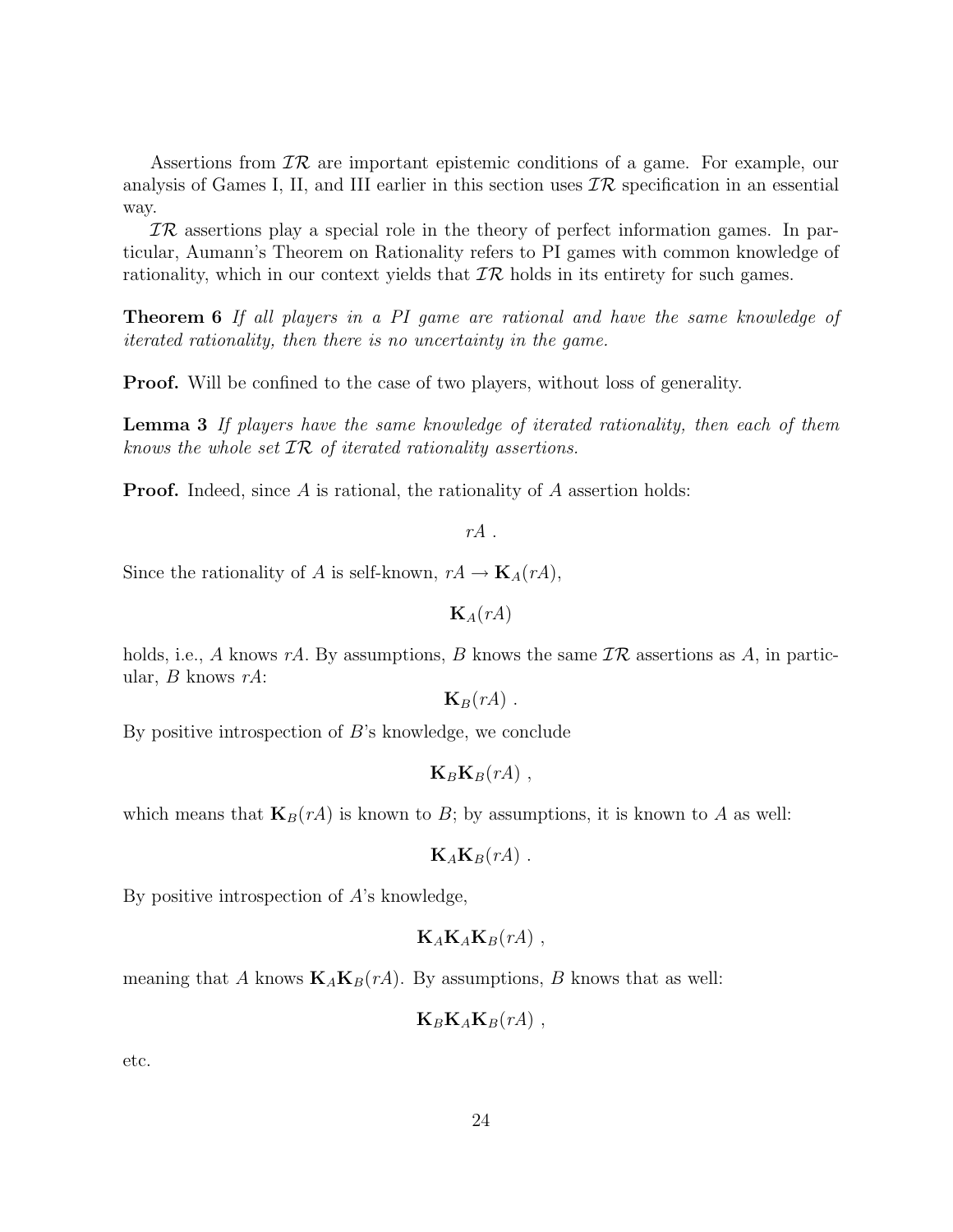By similar reasoning, we can show that iterated knowledge assertions of  $rB$  are also all  $\Box$  known.

Now proceed with the usual backward induction reasoning to show that at each node, the player knows all KBR-moves and actual payoffs at all later nodes. At pre-terminal nodes, the players move rationally according to the Game Tree. At the next nodes moving towards the root, players determine the moves of players at the previous nodes using level 1 mutual knowledge of rationality. At the next layer of nodes towards the root, players use level 2 mutual knowledge of rationality to determine all the moves at the successor nodes, etc. The only epistemic condition which is needed for the backward induction reasoning at a node of depth n is level  $n-1$  mutual knowledge of rationality, which is guaranteed by Lemma 3.  $\Box$ 

It follows from the proof that to achieve complete certainty in a given game of length  $n$ , it is sufficient for players to agree on a finite set of iterated rationality assertions with nested knowledge depth less than  $n$ . Such an agreement is only possible when all iterated rationality assertions of nested knowledge depth less than  $n$  are actually known to all players. We can formulate the same observation in a dual manner: if a player faces uncertainty in a perfect information game, then there should be an iterated rationality assertion of nested depth less than the length of the game, which is unknown to the player.

Aumann's Theorem on Rationality

#### In PI games, common knowledge of rationality yields backward induction

easily follows from Proposition 3 and Theorem 6. Indeed, common knowledge of rationality immediately yields that each player knows the whole set of iterated rationality assertions IR.

Altogether, Corollary 3 and Theorem 6 reveal that different and incomplete knowledge of the game form the basis for uncertainty in perfect information games. If uncertainty occurs in a perfect information game, players have different knowledge of the game. The player who faces uncertainty does not have complete knowledge of the game.

## 10 Strategic games and knowledge-based rationality

In this section, we give an example of KBR-reasoning in strategic-form games.

Imagine two neighboring countries: a big, powerful B, and a small S. Each player has the choice to wage war or keep the peace. The best outcome for both countries is peace. However, if both countries wage war,  $B$  wins easily and  $S$  loses everything, which is the second-best outcome for B and the worst for S. In situation  $(war_B, peace_S)$ , B loses internationally, which is the second-best outcome for S. In ( $peace_B, war_S$ ), B's government loses national support, which is the worst outcome for B and the second-worst for S.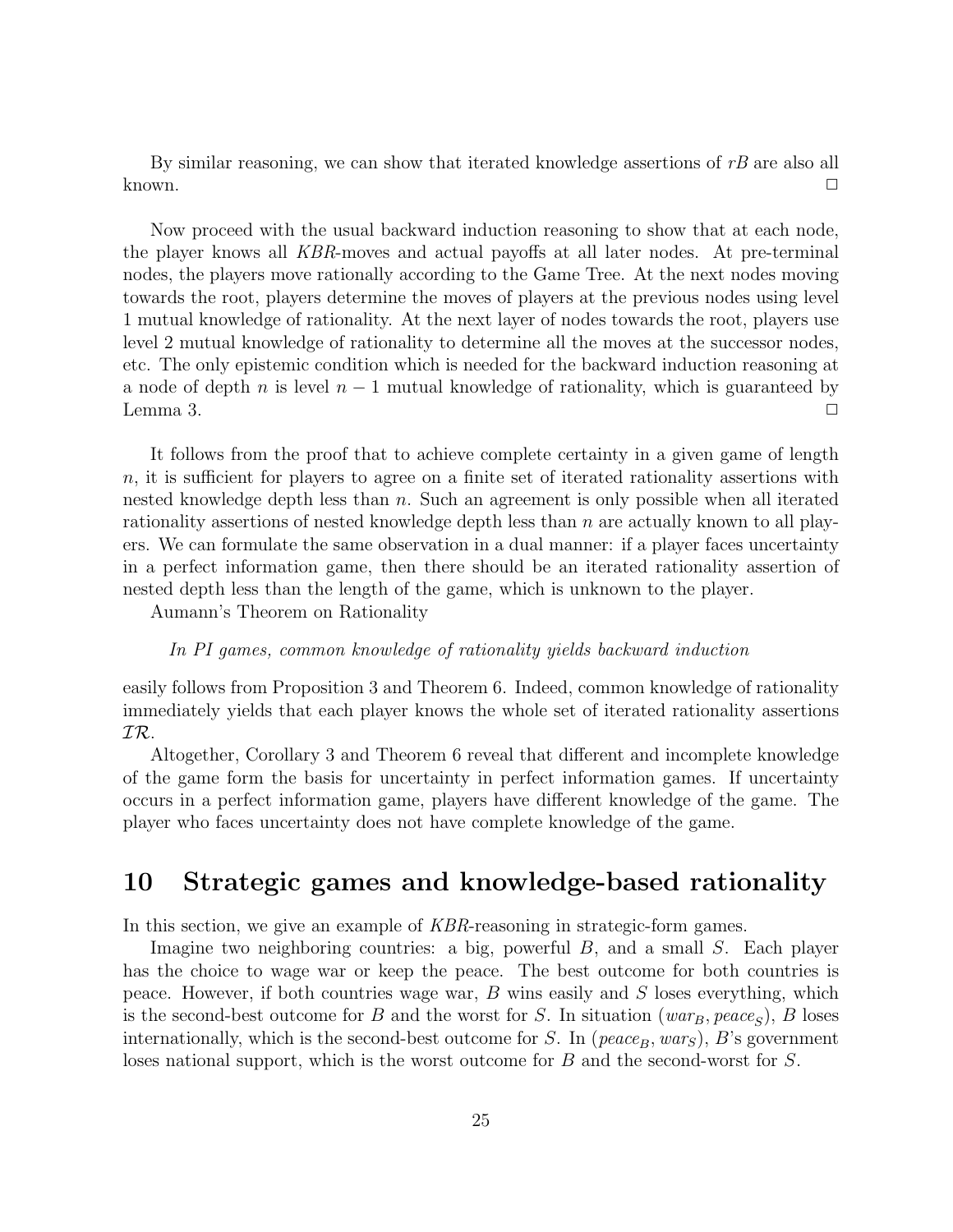|           | $war_S$ |               | $peace_S$    |
|-----------|---------|---------------|--------------|
| $war_B$   | 2,0     | $\Rightarrow$ | $_{\bf 1,2}$ |
|           | ⇑       |               | ⇓            |
| $peace_B$ | 0,1     | $\Rightarrow$ | 3,3          |

There is one Nash equilibrium, ( $peace_B$ ,  $peace_S$ ), consisting of the best outcomes for both players. It might look as though they should both play accordingly. However, such a prediction is not well-founded unless certain epistemic conditions are met.

Theorem 7 In the War and Peace Dilemma, suppose the game matrix is mutually known and the players are rational. Then,

i) If B is not aware of the other player's rationality, S chooses 'peace' and B chooses 'war.'

ii) If S's rationality is known to B, both players choose 'peace.'

**Proof.** Let us analyze this game in epistemic logic with two modalities,  $\mathbf{K}_B$  and  $\mathbf{K}_S$ , and propositions  $rB$  and  $rS$  for rationality assertions. We define propositions:

 $w_B$  - B chooses to wage war,  $p_B$  - B chooses to keep peace,  $w_S$  - S chooses to wage war,  $p_S$  - S chooses to keep peace.

For both (i) and (ii), we consider the Rationality assumption

$$
rB, rS. \tag{25}
$$

(i) **Game I** is defined by an epistemic condition stating that  $B$  considers all moves of S epistemically possible:

$$
\mathcal{E} = \{ \diamond_B(w_S), \diamond_B(p_S) \} . \tag{26}
$$

This is a maximin case, and the corresponding best known moves can be directly calculated, or derived, from epistemic conditions and the game description:  $w_B$  and  $p_S$ .

Informally, S has the dominant strategy,  $peace_S$ , whereas B lacks one, hence B's choice actually depends on his expectations of S's move. Since B considers both moves by S possible,  $B$  counts on the worst cases and hence picks  $war_B$ .

(ii) **Game II** is defined by adopting the condition that B knows that S is rational:

$$
\mathcal{E} = \{ \mathbf{K}_B(rS) \} .
$$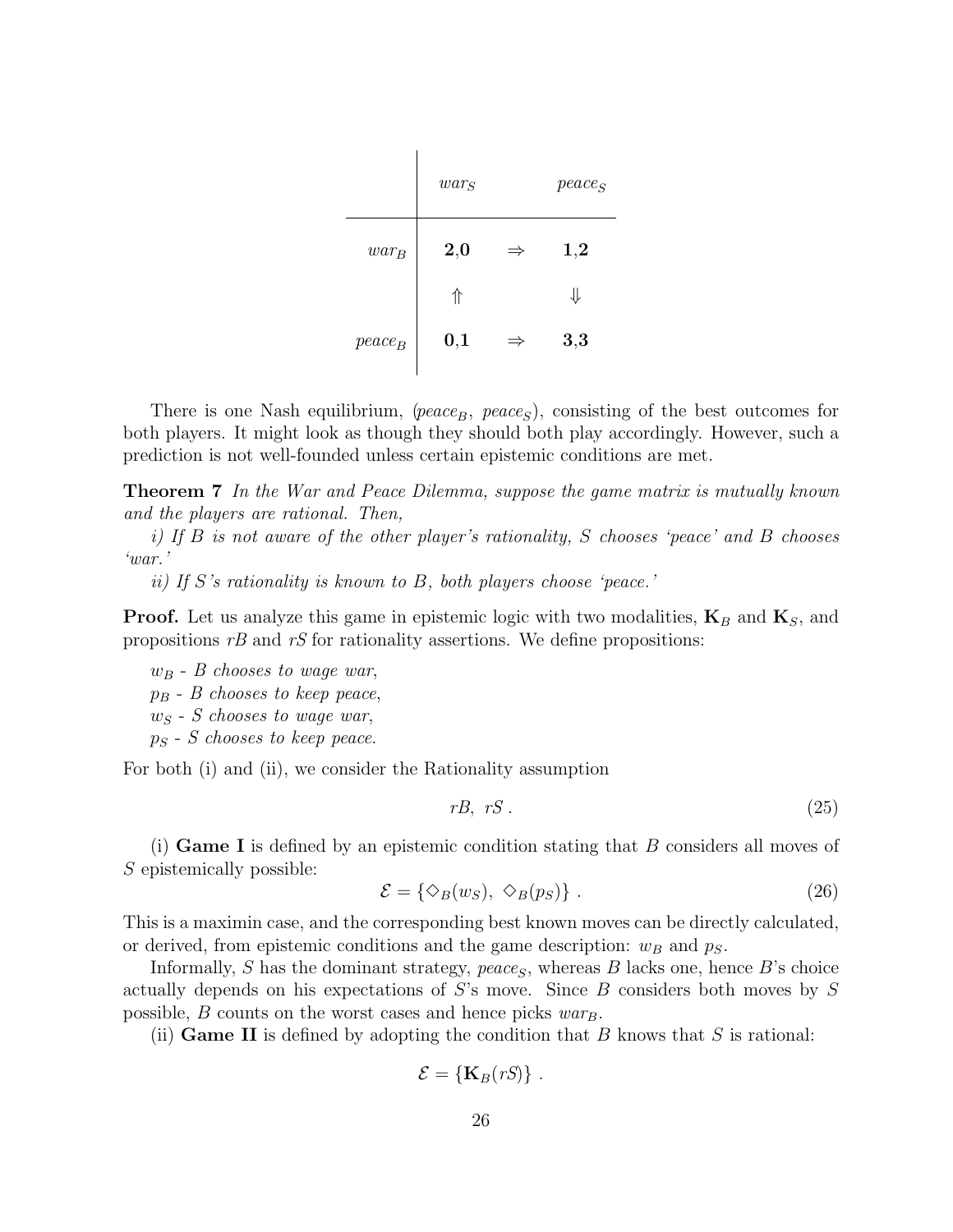S's KBR-reasoning does not change, and S's KBR-strategy is 'peace':

 $p_S$ .

From mutual knowledge of the game matrix,  $B$  easily concludes that  $S$  knows that 'peace' is the dominant strategy for  $S$ . Since, in addition,  $B$  knows that  $S$  is rational (condition  $\mathcal E$  of Game II), from the Rationality Thesis (Definition 3), B concludes that S will play 'peace,' i.e., that  $p<sub>S</sub>$  holds. Since S plays 'peace,' B's moves yield the following payoffs:

$$
HKP_B(war_B) = 1 , \quad HKP_B(peace_B) = 3 .
$$

So the best known move for B is 'peace,' and, since B is rational, he chooses 'peace,' hence  $p_B$ .

In the War and Peace Dilemma, our logical analysis shows that despite that

- a) for both countries, the best choice is 'peace';
- b) it is the only Nash equilibrium in the game;
- c) both countries behave rationally;

to secure the Nash equilibrium outcome, an additional epistemic condition should be met, e.g., the big country should know that its small neighbour will behave rationally.

### 11 Discussion

Knowledge-Based Rationality is different from other well-known approaches for handling uncertainty in games:

von Neumann & Morgenstern  $(1944)$ , which assumes known probability distribution; Savage (1972), which assumes known subjective probability distribution.

The KBR-model which we offer does not make any probabilistic assumptions and models decision-making strictly on the basis of players' knowledge.

#### 11.1 Other models of epistemic rationality.

The logic of knowledge approach adopted in this paper provides a flexible and competitive apparatus for specifying and solving games. It has certain advantages over other well-known approaches for tracking epistemic conditions in games, such as protocols and possible paths  $([14])$ , and set-theoretical Aumann structures  $([4])$ . In particular, logical language can deal with incomplete specifications of (possibly infinite) state spaces, which are yet sufficient for solving the game. The aforementioned model-theoretical and set-theoretical approaches, on the other hand, require a priori complete specification of state spaces, which may happen to be too hard if at all possible.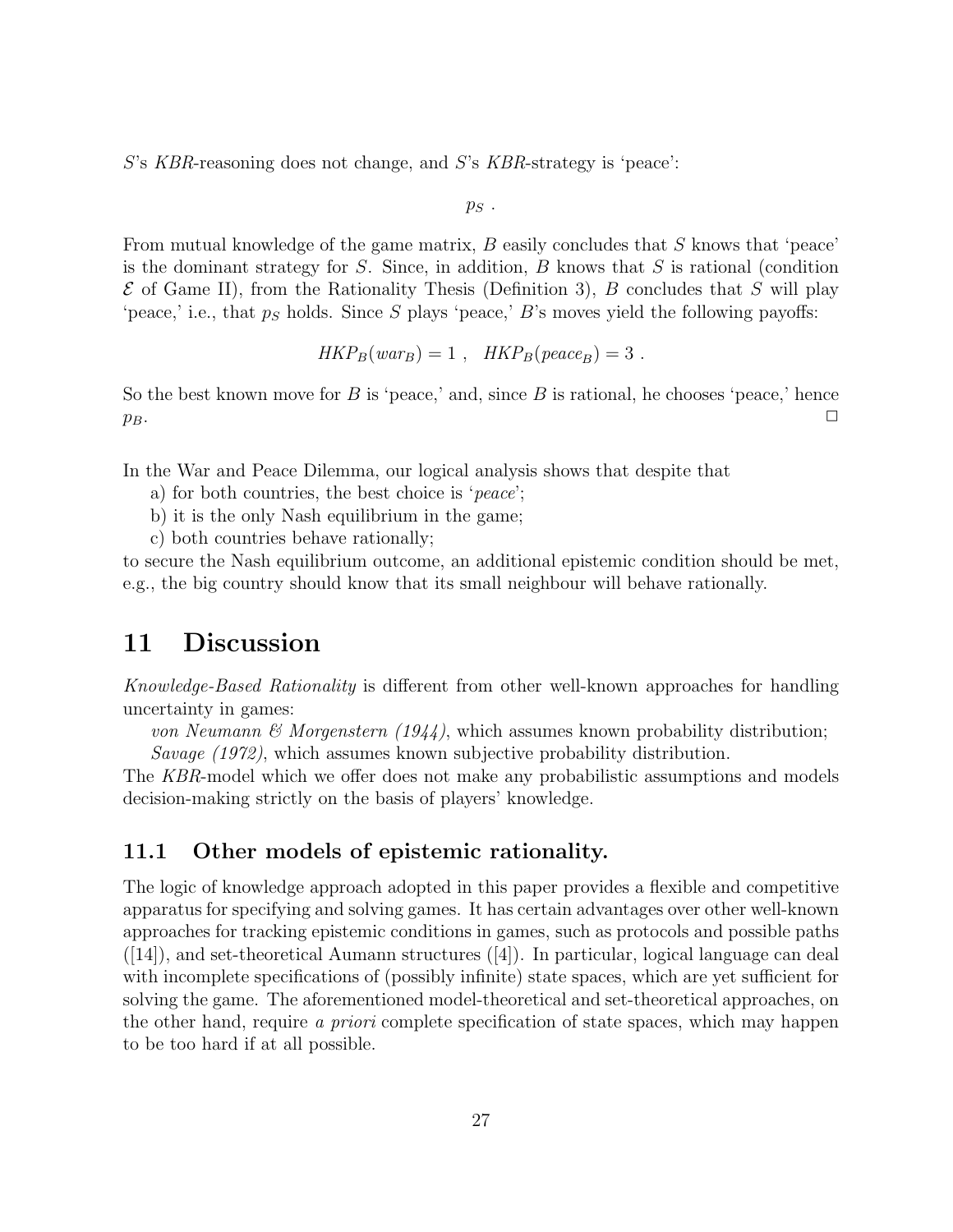### 11.2 Rationality Theorem for PI Games

Corollary 3 and Theorem 6 do not really depend on our theory of knowledge-based decisions under uncertainty developed in Sections 1–4, since they provide sufficient conditions under which uncertainty in the game can be eliminated completely.

### 11.3 Relations to Aumann's Rationality Theorem

What do Corollary 3 and Theorem 6 add to Aumann's Rationality Theorem? Theorem 6 states that uncertainty can be eliminated (the claim of Aumann's Theorem) under somewhat more general assumptions: instead of Aumann's common knowledge of rationality requirement, Theorem 6 only requires that players agree, one way or another, on a certain (finite) set of iterated rationality assertions. However, the significance of Theorem 6 and Corollary 3 is more conceptual. They demonstrate the real power of knowledge of the game. Theorem 6 and Corollary 3 show that uncertainty in perfect information games appears only as the result of different epistemic perceptions by players. This makes the case that epistemic conditions of players should be objects of game-theoretical studies.

### 11.4 What do we actually assume?

We offer a specific, logic-based approach. In our model, we try to accommodate the intellectual powers of players who are considered not to be mere finite-automata payoff maximizers but rather intellectual agents capable of analyzing the game and calculating payoffs conditioned to the rational behavior of all players. In particular, we assume that players have common knowledge of the laws of logic, foundations of knowledge-based rational decision making, and that they follow these principles. We believe that such assumptions about the intellectual powers of players are within the realm of both epistemic and game-theoretical reasoning.

#### 11.5 Do we need the full power of S5?

The full power of the logic S5 was used in Theorem 3, which states that a KBR-solution always exists and that rational and intelligent players follow this solution. However, in specific games, KBR-solutions can be logically derived by more modest epistemic means. For example, in Game I of Section 8, it suffices to apply negative introspection to epistemic conditions (16) to derive the KBR-solution and to conclude that players will follow this solution. Roughly speaking, it suffices to add to the game specification that epistemic conditions (16) are known to corresponding players and to reason in the logic S4, which is S5 without the negative introspection principle. These considerations could appeal to epistemologists and modal logicians who might have reservations concerning the use of powerful epistemic principles such as negative introspection. Using S4 has some additional advantages, e.g., it renders the reasoning monotonic in a logical sense, admits natural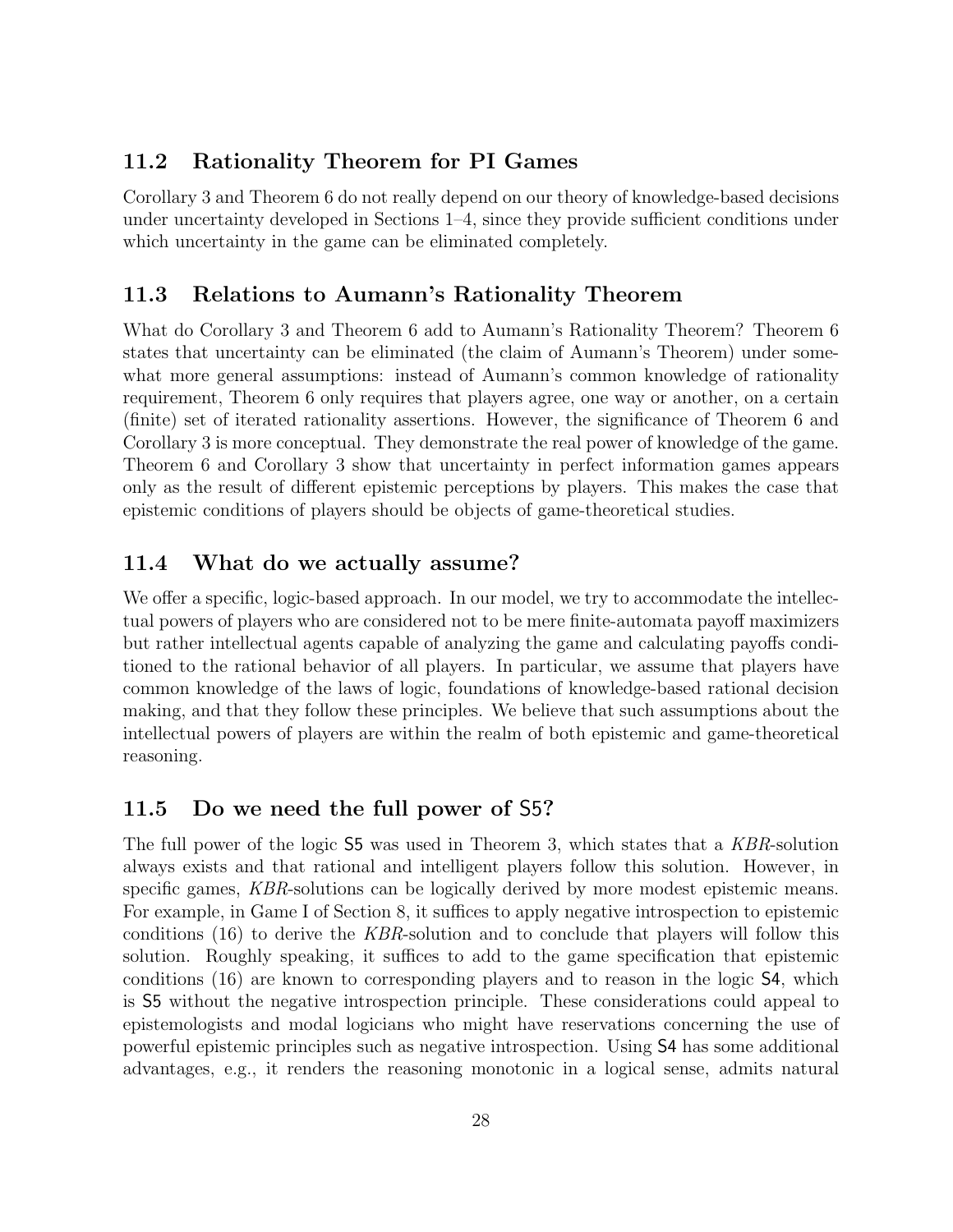evidence analysis in the style of [1, 2] where one could hope to produce verified best known strategies for players, etc.

#### 11.6 Learning

It is obvious that more player knowledge at a given node yields a greater highest known payoff. However, a greater actual payoff, which could depend on other players' choices, is not guaranteed at this node. Moreover, it is possible that a player A with superior knowledge of the game can manipulate B's rational choices by leaking truthful, but incomplete, information, which changes  $B$ 's best known move to  $A$ 's advantage.

#### 11.7 More rationality principles

In this paper, we do not provide a complete logical description of rationality but rather use some of its commonly accepted features, e.g., the Rationality Thesis (Definition 3), to find solutions for games. The question of what the logical properties of rationality are remains open.

Consider rationality principle (9). It is tempting to extend it to a complete-looking definition of rationality:

$$
rA \leftrightarrow [kbest_A(j) \leftrightarrow s_j]
$$
 (27)

or something of this sort. We believe this is not a good idea. First, condition

$$
[kbest_A(j) \leftrightarrow s_j]
$$

describes rational behavior of the player at one particular node of the game, which itself is not sufficient for stating rationality in general. So, condition (27), as stated, is just wrong.

One can also argue that reducing rationality to the making of rational choices at all nodes of the game does not work either. If the player is not rational, it does not mean that he must make irrational choices at any of the nodes. He might as well choose the same moves as a rational player by some other means, e.g., by chance, etc.

However, irrationality seems to possess a definite epistemic meaning: if, by the rules of the game,  $B$  does not know that  $A$  is rational,  $B$  cannot apply the Rationality Principle (Definition 3) to predict A's behavior. Under these assumptions, unless some specific information tells  $B$  otherwise, a risk-averse  $B$  has strong reason to assume, as part of the game description, that at a given node, any legitimate move by  $A$  is possible.

$$
\bigwedge_{j\leq m}\diamondsuit_B(s_j)\ .\tag{28}
$$

According to (28), rationality is more than just a conjunction of rational choices in a given game. Rationality is, rather, a reputation: if A possesses it (in  $B$ 's eyes), then  $B$  counts on  $A$ 's rational behavior at any node. Otherwise, if  $B$  does not know that  $A$  is rational,  $B$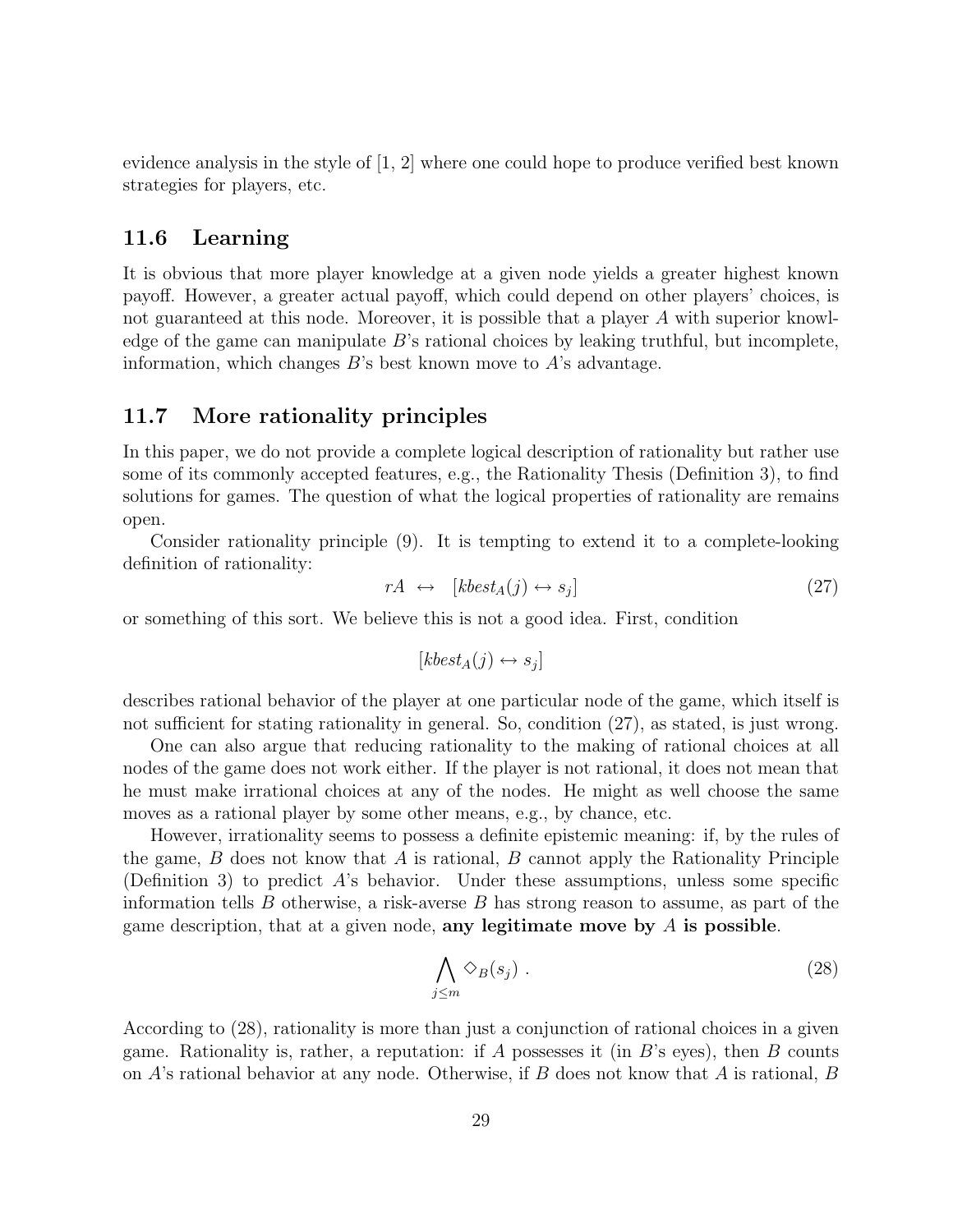just does not try to predict  $\hat{A}$ 's behavior on grounds of rationality and considers any move by A possible.

Note that as stated, (28) is not a new logical rule, but rather a formalization methodology, which was used to describe games in Sections 3 and 8. Adopting (28) has no bearing on the main results of this paper, which describe how games are played after formalization.

#### 11.8 What's next?

The knowledge-based theory of rationality decisions advocates studying games in their entirety, including comprehensive epistemic conditions. Here are some possible avenues of research for logic-based game-theoretical models.

- Studying specific games in their entirety, with various epistemic conditions.
- Incorporating a probabilistic approach and mixed strategies into the KBR-model.
- Developing a mechanism of justification-tracking in game-theoretical reasoning.
- Introducing tools to control logical omniscience hidden in the KBR-approach.
- Capturing the process of acquiring knowledge during games.
- Incorporating other epistemic notions into the model.
- Developing a theory of decision-making based on beliefs rather then knowledge.
- Studying logical properties and new principles of rationality.

## 12 Acknowledgments

The author is grateful to Adam Brandenburger, Mel Fitting, Saul Kripke, Vladimir Krupski, Elena Nogina, Olivier Roy, and Cagil Tasdemir for useful discussions. Many thanks to Karen Kletter for editing this paper.

## References

- [1] S. Artemov. Explicit provability and constructive semantics. Bulletin of Symbolic *Logic*,  $7(1):1-36$ , 2001.
- [2] S. Artemov. The logic of justification. The Review of Symbolic Logic, 1(4):477–513, 2008.
- [3] S. Artemov. Intelligent Players. Technical Report TR-2009006, CUNY Ph.D. Program in Computer Science, 2009.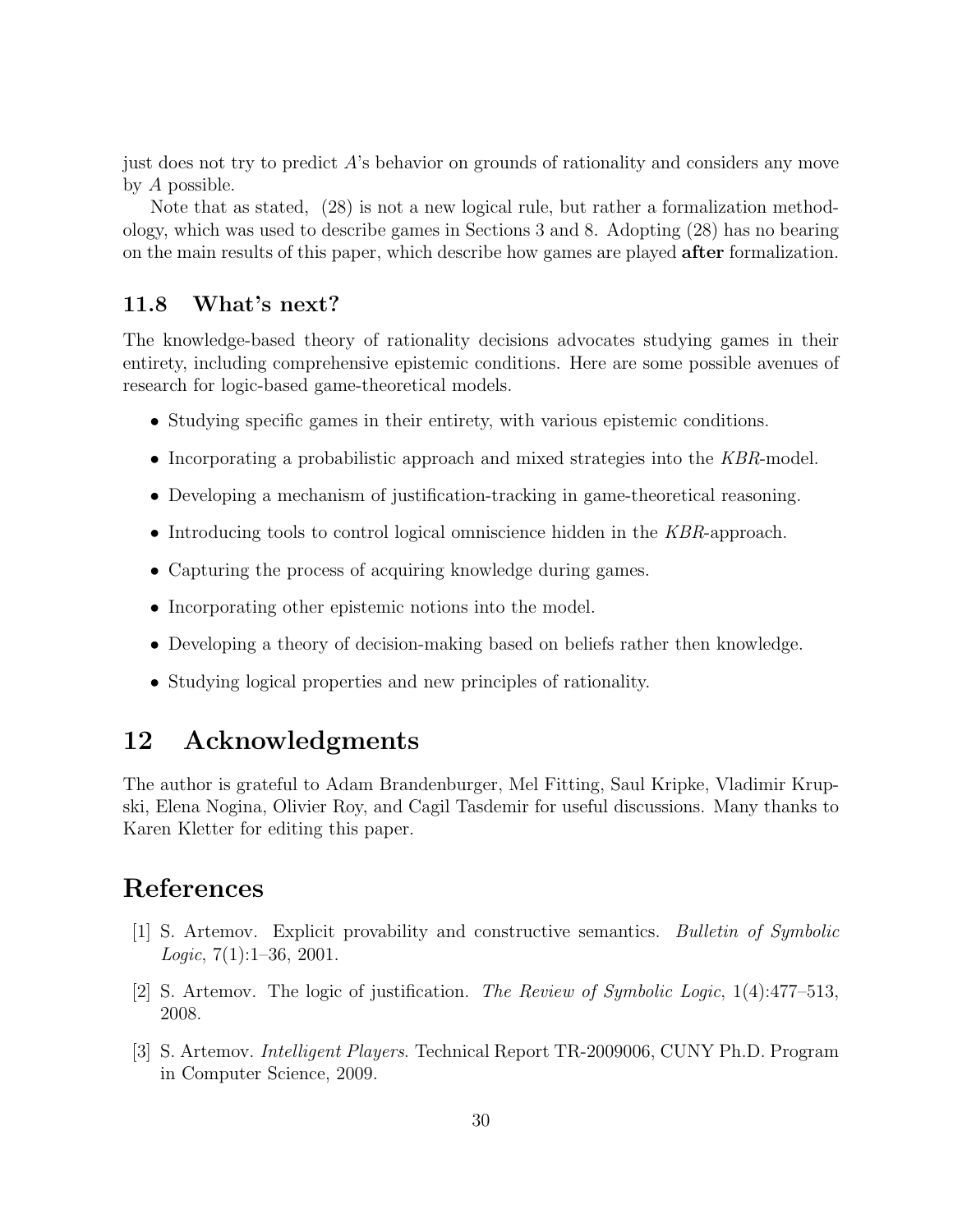- [4] R. Aumann. Agreeing to disagree. The Annals of Statistics, 4(6):1236–1239, 1976.
- [5] R. Aumann. Backward Induction and Common Knowledge of Rationality. Games and Economic Behavior, 8:6–19, 1995.
- [6] R. Aumann and A. Brandenburger. Epistemic conditions for Nash equilibrium. Econometrica: Journal of the Econometric Society, 64(5):116–1180, 1995.
- [7] C. Bicchieri. Rationality and Coordination. Cambridge University Press, Cambridge, 1993.
- [8] C. Bicchieri. The epistemic foundations of Nash equilibrium. In Daniel Little, editor, On the Reliability of Economic Models: Essays in the Philosophy of Economics, Springer, pp. 91–137, 1995.
- [9] G. Bonanno. A syntactic approach to rationality in games with ordinal payoffs. In: G. Bonanno, W. van der Hoek and M. Wooldridge (eds.), Logic and the Foundations of Game and Decision Theory, Texts in Logic and Games Series, Amsterdam University Press, pp. 59–86, 2008.
- [10] A. Brandenburger. Epistemic Game Theory. Lecture of June 22, 2008, http://pages.stern.nyu.edu/∼abranden .
- [11] A. Brandenburger. Origins of Epistemics. Theoretical Aspects Of Rationality And Knowledge. Proceedings of the 12th Conference on Theoretical Aspects of Rationality and Knowledge, ACM, p.2, 2009. http://pages.stern.nyu.edu/∼abranden .
- [12] B. de Bruin. Common Knowledge of Rationality in Extensive Games. Notre Dame J. Formal Logic, 49(3):261–280, 2008.
- [13] D. Ellsberg. Recurrent Objections to the Minimax Strategy: Rejoinder. The Review of Economics and Statistics, 41(1): 42-43, 1959.
- [14] R. Fagin, J. Halpern, Y. Moses, and M. Vardi. Reasoning About Knowledge. MIT Press, 1995.
- [15] J. Halpern. Substantive Rationality and Backward Induction. Games and Economic Behavior, 37:425–435, 2001.
- [16] J.C. Harsanyi. Games with Incomplete Information Played by "Bayesian" Players, I-III. Management Science, 14:159-182, 320-334, and 486-502, 1967/68.
- [17] J. Nash. Non-Cooperative Games. Ph.D. Thesis, Princeton University, Princeton, 1950.
- [18] M. Osborne and A. Rubinstein. A Course in Game Theory. The MIT Press, 1994.